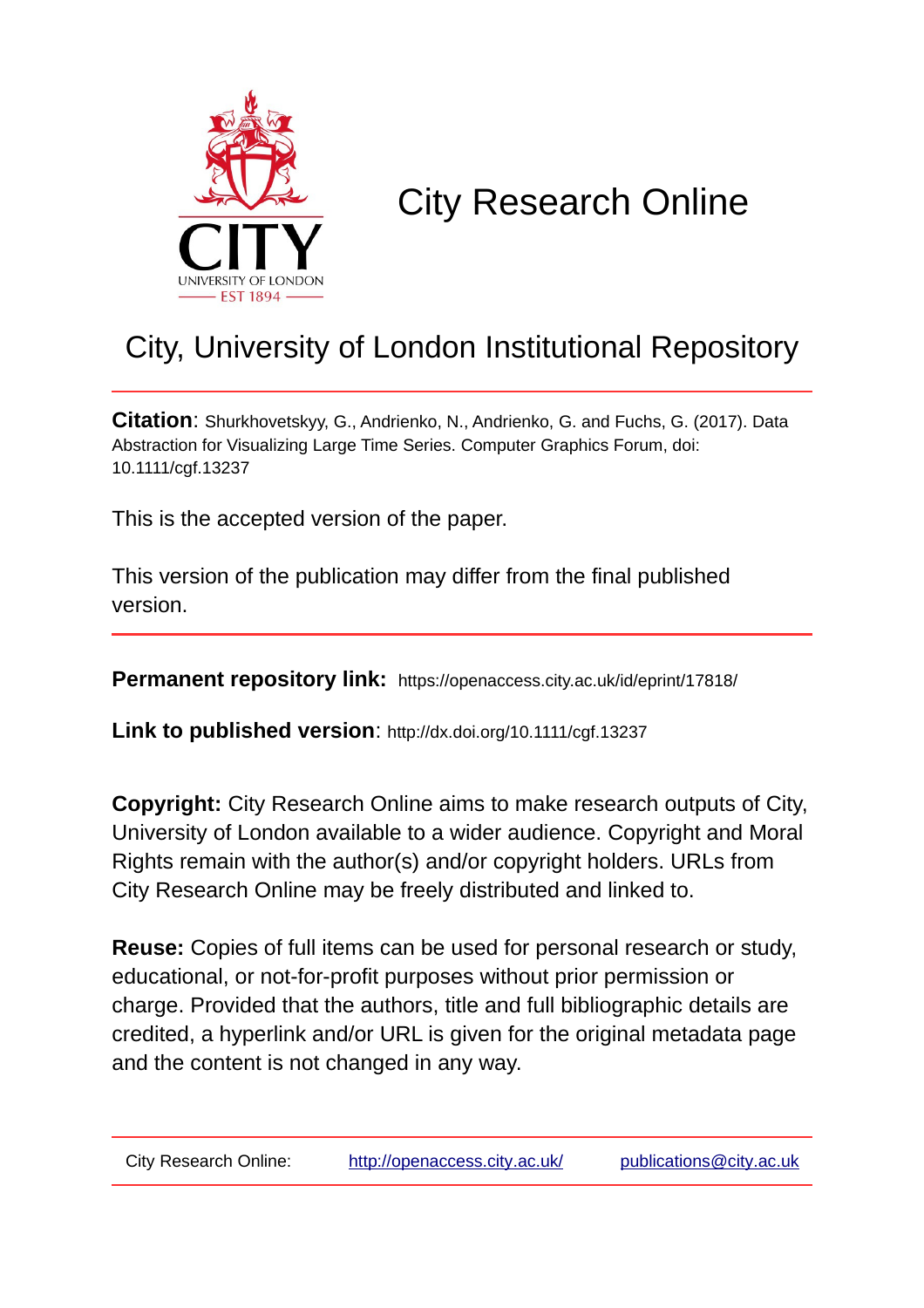### <span id="page-1-0"></span>Data Abstraction for Visualizing Large Time Series

G. Shurkhovetskyy<sup>1</sup>, N. Andrienko<sup>2,3</sup>, G. Andrienko<sup>2,3</sup>, and G. Fuchs<sup>2</sup>

<sup>1</sup>University of Bonn, Germany <sup>2</sup>Fraunhofer Institute IAIS, Germany <sup>3</sup>City University London, UK

#### Abstract

*Numeric time series is a class of data consisting of chronologically ordered observations represented by numeric values. Much of the data in various domains, such as financial, medical, and scientific, are represented in the form of time series. To cope with the increasing sizes of datasets, numerous approaches for abstracting large temporal data are developed in the area of data mining. Many of them proved to be useful for time series visualization. However, despite the existence of numerous surveys on time series mining and visualization, there is no comprehensive classification of the existing methods based on the needs of visualization designers. We propose a classification framework that defines essential criteria for selecting an abstraction method with an eye to subsequent visualization and support of users' analysis tasks. We show that approaches developed in the data mining field are capable of creating representations that are useful for visualizing time series data. We evaluate these methods in terms of the defined criteria and provide a summary table that can be easily used for selecting suitable abstraction methods depending on data properties, desirable form of representation, behavior features to be studied, required accuracy and level of detail, and the necessity of efficient search and querying. We also indicate directions for possible extension of the proposed classification framework.*

Categories and Subject Descriptors (according to ACM CCS): I.3.3 [Computer Graphics]: Picture/Image Generation—Line and curve generation

#### 1. Introduction

Time series are a type of data that can be found frequently in observation of real world phenomena in financial, medical, engineering, scientific, social and military applications. Interest in time series analysis has been present for several decades, if not centuries.

In many settings, the human eye is the most reliable tool for analyzing large data [\[Kei02\]](#page-20-0). Therefore, appropriate representation of time series is the foundation for efficient task solving. Many data mining tasks can be facilitated by visualization of the data. There is a bidirectional relationship between visualization of time series and corresponding data mining tasks. The majority of tasks mentioned in a survey on time series mining [\[Fu11\]](#page-19-0) and associated methods designed to solve them are helpful in creating efficient visualizations. At the same time, efficient visualizations enhance the task solving process for many of the known mining tasks. For instance, visualization and interaction with data facilitates search for optimal parameterization of complex systems, and increases chances of arriving at results that are close to optimal [\[CRC03\]](#page-18-0). This is particularly the case when advanced analytical algorithms are applied, whose tuning is only possible with good understanding of their work principles [\[SK13\]](#page-21-0).

However, the massive size of many contemporary data sets pose significant challenges to both visualization and analysis [\[DSP](#page-18-1)<sup>∗</sup> 17, [Fek13\]](#page-19-1). Often, time series data are so large that it becomes either infeasible or useless to display them all. Attempts to do so result either in unresponsive displays or in cluttered visualizations that are impossible to read and do not allow extracting any meaningful information. Analysis algorithms, in turn, might degrade in performance. One way to diminish such effects is to rely on data abstraction. Representing datasets at hand in a form that is significantly smaller in size while preserving features important for the user is the ultimate goal of abstraction of any type of data, including temporal.

As mentioned by Aigner et al. [\[AMM](#page-17-0)<sup>\*07</sup>], there are two

 $\odot$  2016 The Author(s)

Computer Graphics Forum  $\odot$  2016 The Eurographics Association and John Wiley & Sons Ltd. Published by John Wiley & Sons Ltd.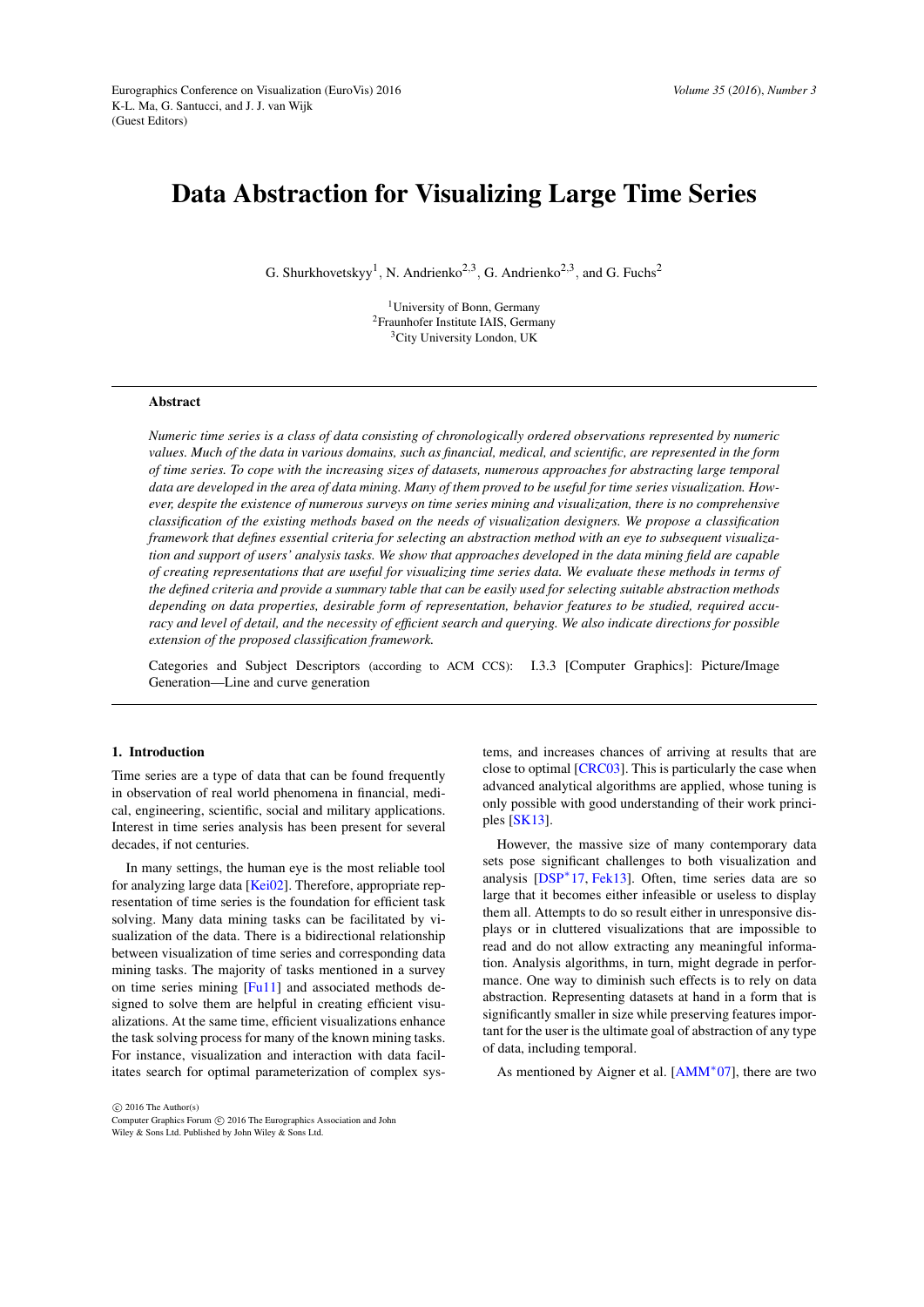<span id="page-2-1"></span>principal approaches to data abstraction, aggregation- and feature-based. The former assumes calculating aggregated data values for portions of data and visualizing these aggregates. The latter is based on showing only those parts of the data that satisfy certain preset criteria, which supposedly characterize chunks of data the user deems interesting, or that are important in the context of the analysis task at hand.

The task of time series abstraction for visualization has been addressed by many researchers who introduced diverse methods for solving the problem. In general, the problem can be addressed in two ways: reducing the length (from here on, by length we refer to the number of time steps in a single series), and reducing the number of time series in cases when there are multiple series to be dealt with.

Time series mining is an active area of research in data mining and knowledge discovery that produced, among others, numerous abstraction methods for time series. To the best of our knowledge, there have yet been no attempts to systematically review these methods from the perspective of visualization and visual analytics. Logically, the first step to good visualization design for large time series is the selection of a suitable abstraction algorithm that can facilitate users' perception and analysis. This work aims at laying the foundations for such a selection.

Achieving this aim involves two sub-goals: first, determine the relevant criteria for the selection of an abstraction method, and second, evaluate the existing abstraction methods in terms of these criteria. A starting point towards the first sub-goal is the consideration of two aspects: the possible properties of the *data* (i.e., time series) that need to be abstracted, and the intended *analysis tasks*. The first aspect relates to the applicability of methods while the second aspect refers to the utility of method results, i.e., whether the transformed data can effectively support the intended tasks.

The main contribution of this paper is providing navigation for visual analysts through a systematic inventory of available abstraction methods. Systematization driven by user analysis goals and informed by requirements for enabling visualization tasks is exactly what the visualization community has been advocating [\[BL10,](#page-17-1) [AMM](#page-17-2)<sup>∗</sup> 08a, [BL09,](#page-17-3) [KMS](#page-20-1)<sup>∗</sup> 08].

This paper is organized as follows. In Section [2,](#page-2-0) we introduce the problem of visualizing large time series, explain the need for using abstraction, and define the scope of our work. Section [3](#page-4-0) provides an overview of the related work. Section [4](#page-6-0) describes our classification framework. We introduce and substantiate the proposed criteria for classifying and choosing abstraction techniques. In Section [5,](#page-11-0) representative methods for time series abstraction resulting from research in the field of data mining are evaluated in terms of these criteria. We continue with a discussion of how analysts can benefit from our classification framework and method survey in Section [6.](#page-13-0) Section [7](#page-13-1) suggests possible research directions for extending the proposed framework with additional potentially relevant criteria. It is followed by a conclusion in Section [8.](#page-16-0)

#### <span id="page-2-0"></span>2. Background

#### 2.1. Time Series

A time series in general form is a data type represented by an ordered sequence of observations, where an observation is represented by a specific value of some attribute or a combination of values of several attributes, or *variables*, the latter term being typically used in statistics and data mining. In this paper, we focus on numeric-valued variables. A time series comprising values of a single variable is called *univariate*. A univariate time series of length *T* can be represented as  $x(t) = x(1)...x(t)...x(T)$ . A time series comprising values of several variables is called *multivariate*. A multivariate time series with *N* variables can be represented by *N* per-variable univariate time series with a common temporal domain. In literature, data with multiple variables are also referred to as *multidimensional*, the variables are called *dimensions*, and the number of variables in data is called the *dimensionality* of the data.

Multivariate (multidimensional) time series need to be distinguished from multiple univariate time series sharing the same variable. For example, a time series of weather parameters, including the temperature, wind speed, wind direction, and precipitation, is a multivariate time series in which each weather parameter is represented by one variable. Multiple time series of measurements of the same parameter, such as the temperature, taken at different locations is an example of multiple univariate time series with a common variable. These two cases require different approaches to the analysis and to the abstraction. Thus, multiple univariate time series can be clustered by similarity, which makes no sense for time series with the variables differing in their meanings, measurement units, and value ranges.

Numeric time series make a subclass of a larger class of data called *time-oriented* [\[AMST11\]](#page-17-4) or *time-referenced* [\[AA05\]](#page-17-5). The latter term indicates that data consist of items referring to moments or intervals in time. The data items may not only be scalar values but also events [\[DSP](#page-18-1)<sup>∗</sup> 17], graphs [\[vdEHBvW16\]](#page-21-1), images [\[BSH](#page-18-2)<sup>\*</sup>16a], spatial distributions [\[AAB](#page-17-6)<sup>∗</sup> 10], or positions of moving objects [\[AA17\]](#page-17-7). Time-referenced data characterize processes and phenomena that vary in time and may be thus called *time-variant*.

Shneiderman [\[Shn96\]](#page-21-2) underlines the importance of temporal information by considering it as a separate data type. Aigner et al. [\[AMM](#page-17-8)<sup>\*08b]</sup> emphasize the uniqueness of the time parameter in temporal data and claim that its presence requires principally different approaches for data representation than those used for data without a temporal component.

Tufte [\[Tuf86\]](#page-21-3) claims the time series plot is the most frequently used graphical representation of data, and that its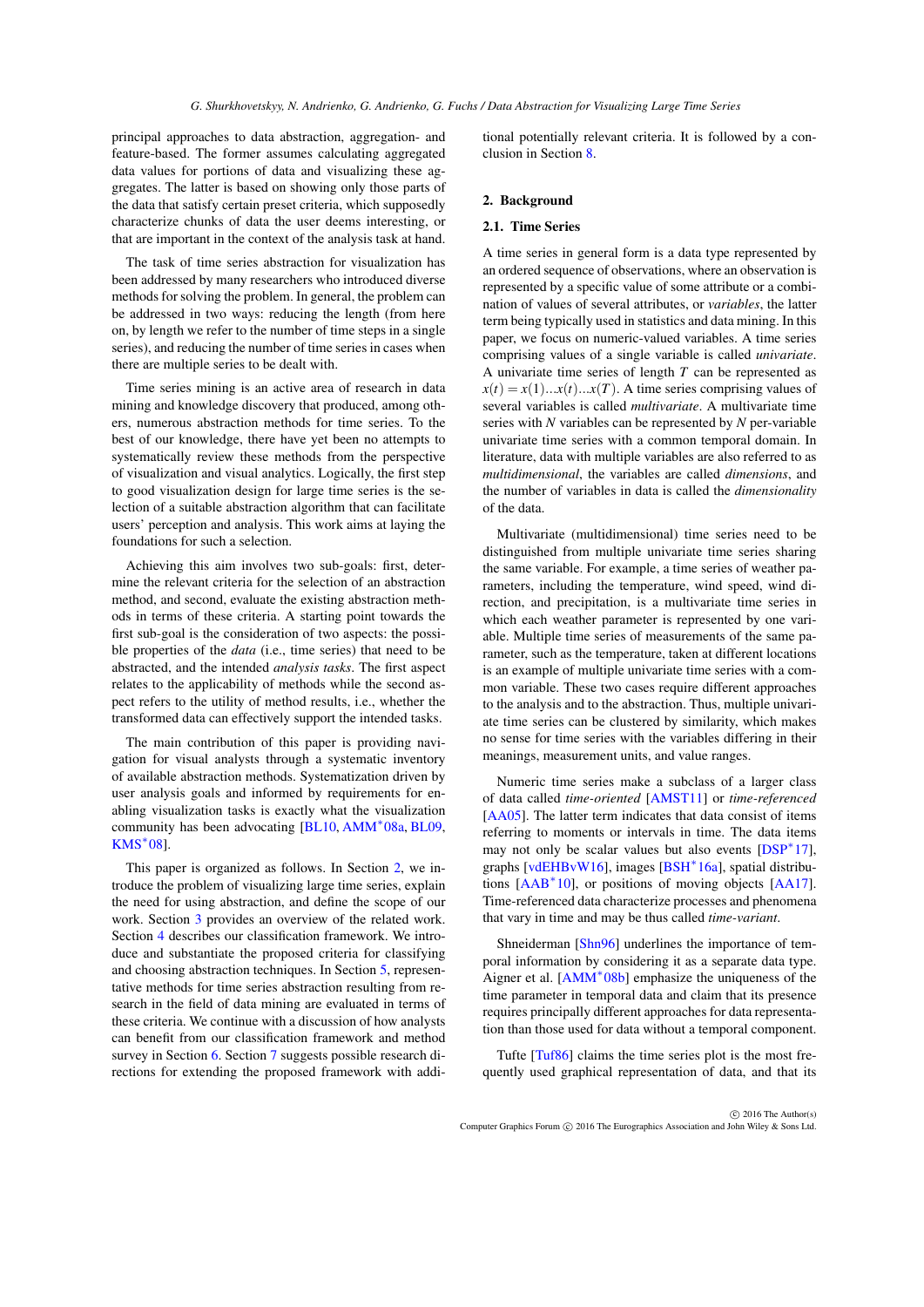<span id="page-3-0"></span>oldest example dates back to the tenth century. The set of techniques used to visualize time series has been notably expanded in recent decades by sophisticated approaches like ThemeRiver [\[HHWN02\]](#page-19-2), calendar-based visualizations [\[VWVS99\]](#page-21-4), spiral visualizations [\[WAM01\]](#page-21-5), stacked graphs [\[BW08\]](#page-18-3), horizon graphs [\[HKA09\]](#page-19-3), time curves [\[BSH](#page-18-4)<sup>\*</sup>16b], to name a few. A visual survey of time series visualizations compiled by Aigner et al. [\[AMM](#page-17-2)<sup>∗</sup> 08a] can be found at <http://survey.timeviz.net>.

#### 2.2. Need and Requirements for Time Series Abstraction

When it comes to visualization, there are several conditions that must be taken into consideration when dealing with large time series. First, displaying the entire raw data on a commodity screen (rarely larger than 32 inches diagonally or having resolution greater than 4K) almost certainly results in a cluttered view, which will be of very little utility to a user whose understanding of the data will be hindered. For instance, using a FullHD display that has a horizontal resolution of 1920 pixels to visualize time series of more than 1920 time steps as a line chart creates the problem of accommodating more than one time step in every pixel column.

Second, massive amounts of data, if presented in their raw form, may overtax computing resources resulting in unacceptably slow responsiveness of the system. Abstraction is used to avoid or at least mitigate these issues [\[EF10\]](#page-19-4).

The main goal of creating an abstraction is simplification, which means removing unnecessary details and/or extracting only important information (i.e., relevant to the analysis goals). Simplification involves generating a new, usually smaller in size, representation of given time series. Esling and Agon [\[EA12\]](#page-18-5) define such a representation as "a model of original time series of reduced dimensionality such that the model closely approximates original time series", where the term 'dimensionality' refers to the length of the time series, i.e., the number of time steps in it. Simplification is done with the aim to ease processing, querying, and ultimately, visualization.

Shahar [\[Sha97a\]](#page-21-6) defines temporal abstraction as "a process which, given a set of time-stamped parameters, external events and abstraction goals, produces abstractions of the data and interpret past and present states and trends that are relevant for the given set of goals". This definition emphasizes two things: (1) an abstraction must preserve important features, such as states and trends; (2) what features are important depends on the goals (in other words, analysis tasks).

The general requirements for data algorithms aimed at dealing with large data sets and use approximate representations of original data have been outlined by Faloutsos et al. [\[FRM94\]](#page-19-5) as follows:

• they must be accurate despite the constraint of working with approximate representation of data;

- they must be carried out in main memory thus avoiding disk I/O overhead which is the principal bottleneck of any data-intense operation;
- they must be fast (i.e., computationally efficient).

The same requirements must hold in the context of visualization. That is, an abstracted data representation must not limit users in their actions required for analysis, nor negatively affect their interpretation of data. As stated by Faloutsos et al. [\[FRM94\]](#page-19-5), it is acceptable for an algorithm (and thus potentially for a visualization, too) to result in false initial findings since they can (hopefully, rapidly) be discarded in later steps. But it is unacceptable if an algorithm or abstracted data visualization results in missing potentially useful findings.

The latter problem is of particular importance when producing aggregated or abstracted visualizations of data. It also strongly affects the choice of algorithms one would use for achieving this very abstraction. For instance, in some applications it might be necessary to preserve peaks of time series in their original form, or at least so that maximal values are never altered even in an aggregated view.

#### 2.3. Data Space vs Visual Space Abstractions

Cui et al. [\[CWRY06\]](#page-18-6) classify abstraction approaches into two groups, namely, abstraction in *data space* and abstraction in *visual space*. Their classification corresponds to the notion of an Information Visualization Pipeline [\[CMS99,](#page-18-7) [Chi00\]](#page-18-8). Abstraction methods that operate in visual space are zooming [\[BSH94\]](#page-18-9) and distortion [\[KLS00\]](#page-20-2).

Keim [\[Kei02\]](#page-20-0) provides a overview of various abstraction techniques including those operating in visual space.

Our focus is on abstraction in data space. Generally, data abstraction approaches include sampling [\[DE02\]](#page-18-10), clustering [\[DGM97\]](#page-18-11), segmentation [\[cFlCCm06\]](#page-18-12), projection [\[Tor52\]](#page-21-7), dimensionality reduction (i.e., reducing the number of variables) [\[YYS05\]](#page-22-0), and others. However, these generic classes of methods may not be straightforwardly applicable to time series. Abstraction of time series requires specific approaches that respect the nature of this data type, particularly, the presence of temporal ordering relationships between the data items. Such approaches are developed in the field of data mining with the aim on generating representations of time series that are to be processed and analyzed by algorithms. In visualization, they can be used to perform abstraction of data prior to its visual mapping and display [\[LKL05\]](#page-20-3).

Keim et al. [\[KMS](#page-20-1)<sup>\*08]</sup> introduce a Scalable Visual Analytics mantra "analyse first - show the important - zoom, filter and analyse further - details on demand" which assumes application of computational processing methods to data prior to visualization. In particular , these may be methods for data abstraction.

 $\odot$  2016 The Author(s)

Computer Graphics Forum  $\odot$  2016 The Eurographics Association and John Wiley & Sons Ltd.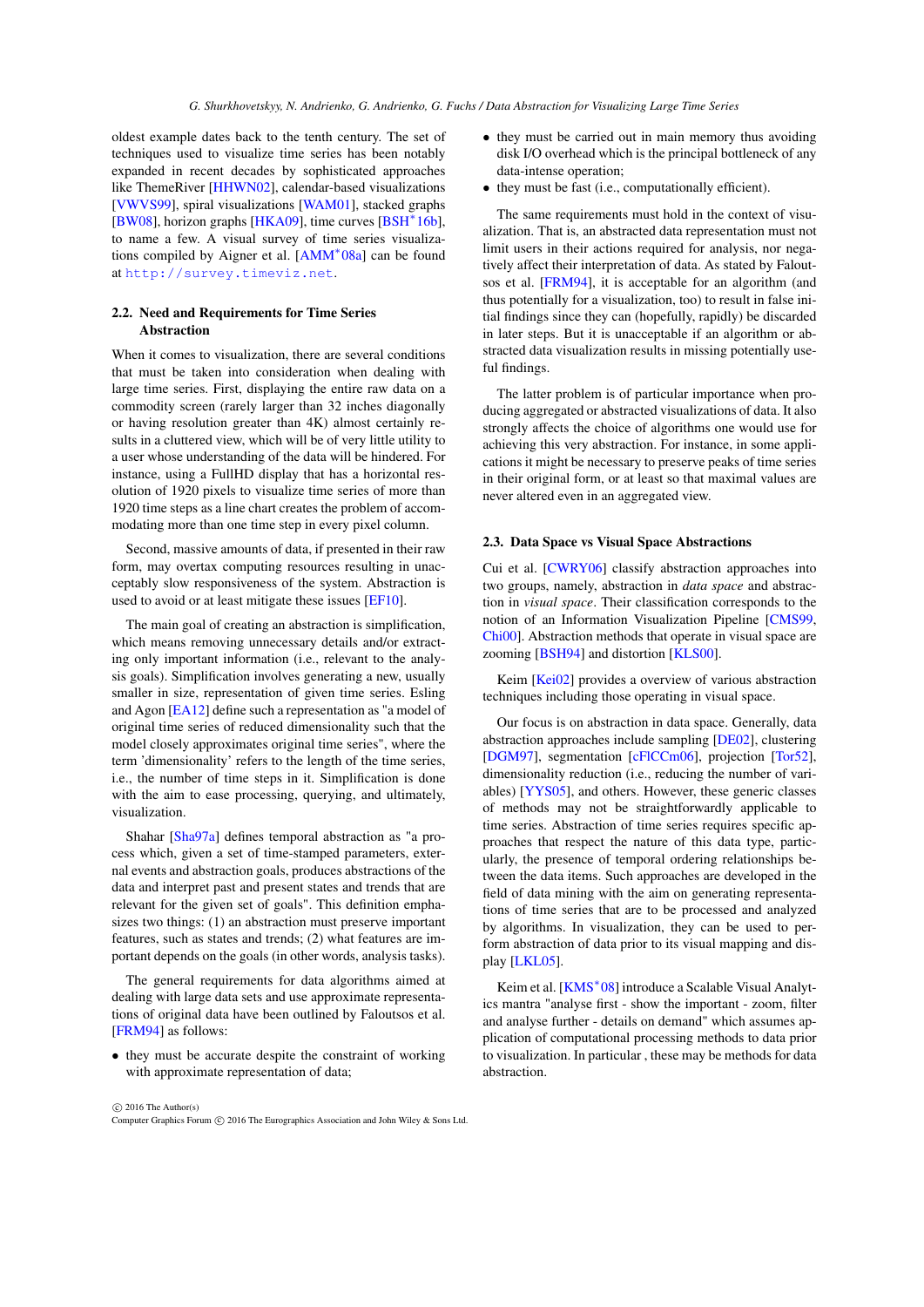#### <span id="page-4-1"></span>2.4. Scope

In this paper, we review and systematize data abstraction methods that generate simplified representations of time series (the terms *time series simplification* and *time series abstraction* are used interchangeably), which can be useful for visualization purposes. We do not attempt to survey visualization methods or visual mappings of time series data. Thus, our focus is on transformations that occur in the early stages of the InfoVis Pipeline [\[CMS99,](#page-18-7) [Chi00\]](#page-18-8). We pay particular attention to the temporal nature of time series critical for visualizing and analyzing such temporal data [\[AMM](#page-17-8)<sup>\*</sup>08b]. Figure [1](#page-5-0) summarizes the scope of our paper. In the next section we discuss other research in the area covered, and explain differences to, and contribution of, our paper.

#### <span id="page-4-0"></span>3. Related Work

We structure the overview of the related works according to the topics and different foci of the publications:

- papers discussing the use of abstraction for visualization in general;
- papers proposing conceptual frameworks for time and time-referenced data;
- papers focusing primarily on visualization of time series but mentioning the use of abstraction;
- papers describing methods for time series transformation.

#### 3.1. Data Abstraction in Visualization

A taxonomy for abstraction in information visualization is proposed by Ellis and Dix [\[ED07\]](#page-18-13). The authors do not distinguish between approaches that operate in data space versus visual space and devote more attention to visual methods. They give an overview of benefits and drawbacks of various clutter reduction techniques, but consider only general methods and not any data type-specific transformations.

Elmqvist and Fekete [\[EF10\]](#page-19-4) propose a formal model for data abstraction in visualization, survey existing techniques, and derive guidelines for designing new ones. However, their focus is on hierarchical data aggregation rather than all possible abstractions in data space. Since only one abstraction technique is considered (aggregation), no mapping between techniques and data properties or user tasks is provided.

Du et al. [\[DSP](#page-18-1)<sup>\*</sup>17] introduce an empirically derived taxonomy of analytical focusing strategies, that is, the ways in which users of visualization tools can interactively simplify the contents of a visual display and extract relevant information from it. The strategies include extraction of data subsets, pattern simplification (e.g., by grouping and merging), and partitioning. This work differs from ours mainly in two respects. First, it deals with a different type of data, namely, sequences of events, rather than numeric time series. The simplification methods described are not directly applicable to time series. Second, it describes interactive methods of simplification, which are applied by users manipulating a visual display. Our paper discusses automatic methods of time series abstraction. The abstraction is supposed to be made prior to visualization by a visualization designer rather than end users.

#### 3.2. Conceptualization of Time

Frank [\[Fra98\]](#page-19-6) proposes a conceptual model that distinguishes between different types of time:

- ordinal time: time points happening one after another.
- interval time: every time point (event) is measured on an interval scale and has a length (duration).
- cyclic time: description of cyclic processes for whom application of an ordered relation is meaningless.
- branching time: events (even same ones) can occur in different branches (alternatives) that describe several scenarios or processes.

Although Frank suggests different approaches to visualize and analyze data based on their types, and his taxonomy provides a solid foundation of categorizing methods for analyzing temporal data, it is too general and falls short in the attempt to further classify types of tasks and possible methods in each of the derived categories. Despite the fact that the majority of approaches for visualizing time-referenced data consider ordered time (according to Frank's taxonomy), his work does not investigate this type any deeper than less common types of time that he describes.

#### 3.3. Visualization of Time-referenced Data

Frank's taxonomy is taken into account by Aigner et al. [\[AMM](#page-17-0)<sup>∗</sup>07] who propose a classification of visualization methods for time-oriented data based on three aspects: time, data and representation. This work provides a good example of systematization, similar to what we wish to achieve for temporal data abstraction methods. However, it should be taken into account that the purpose of the classification scheme proposed by Aigner et al. [\[AMM](#page-17-0)<sup>\*07</sup>] was to provide a basis for a systematic overview of the state of the art in visualization rather than to support the choice of suitable methods. Our main goal is a classification supporting method selection (regarding abstraction methods). A more recent paper by Aigner et al. [\[AMM](#page-17-8)<sup>\*08b]</sup> can serve as a guide for visual analysts to whom certain number of choices are presented. The authors discuss three aspects that they deem necessary to consider when generating visual representation of timeoriented data, namely: visualization, analysis methods, and user needs. They emphasize the importance of considering all three aspects in order to design an efficient visualization of time-dependent data and provide examples of how certain choices in each of the three aspects affect efficacy of visualization. However, although several possible solutions to challenges that arise in the visualization generating process are presented, their number is limited. For instance,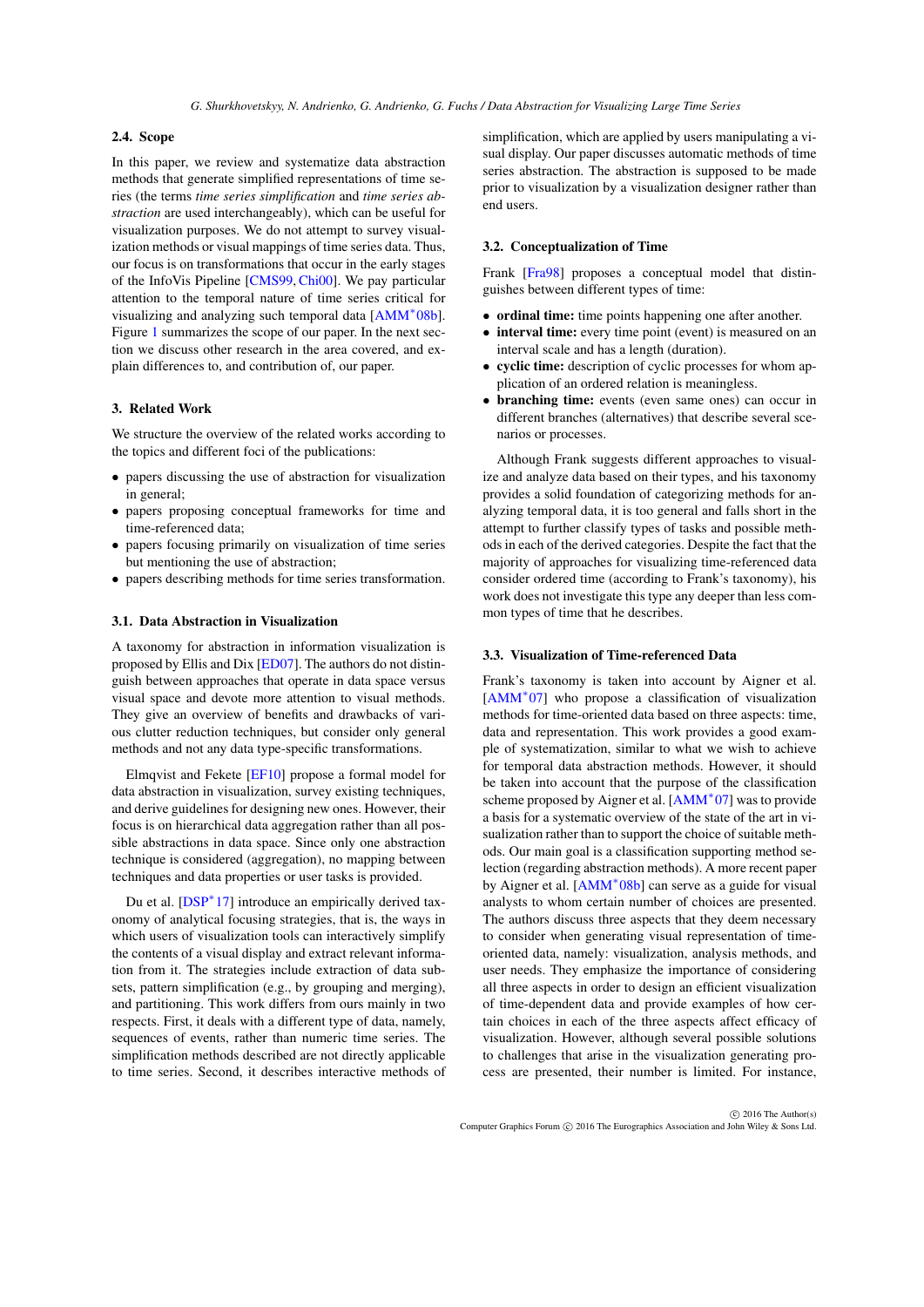<span id="page-5-1"></span>

<span id="page-5-0"></span>Figure 1: *Scope of this survey with regard to the main stages of the information visualization pipeline [\[CMS99,](#page-18-7) [Chi00\]](#page-18-8). In contrast to previous state of the art reports (STAR) [\[LMW](#page-20-4)*<sup>∗</sup> *15], we provide a refined view of a specific stage of the visualization generation process, specifically, the data transformation stage as shown on the diagram. We further narrow our focus by selecting time series data as the source, and develop our systematization according to properties of temporal data.*

when elaborating on analytical methods the authors distinguish between temporal data abstraction, principal component analysis and clustering, leaving out a variety of other approaches to obtaining abstracted representations of time series data, such as polynomials, spectral methods, segmentation, etc. When describing temporal data abstraction approaches, the authors admit that each of these have different levels of complexity and implications for data properties preservation. However, only a few examples of what they call complex temporal abstraction approaches are given.

The book by Aigner et al. [\[AMST11\]](#page-17-4), which combines the classifications and descriptions from the previous works [\[AMM](#page-17-0)<sup>\*</sup>07, [AMM](#page-17-8)<sup>\*</sup>08b], presents a survey of over one hundred time series visualizations. Some of these visualizations involve abstraction, but the book does not systematize the abstraction methods used. There is a general discussion regarding temporal data abstraction, by which the authors mean transformation of raw data to qualitative values, classes, or concepts. Vertical abstraction considers multiple variables over a particular time point and combines them into a qualitative value or pattern. Horizontal abstraction infers a qualitative value or pattern based on values from several consecutive time steps. Aigner et al. refer to some other works discussing qualitative abstraction, e.g., [\[CKPS10\]](#page-18-14). Our survey is not limited to qualitative abstraction but includes methods producing different types of representations.

Miksch and Aigner [\[MA14\]](#page-20-5) propose a "design triangle" framework to be used in the creation of visual analytics methods for time-referenced data. They emphasize the importance of considering three main aspects: (1) the characteristics of the data, (2) the users, and (3) the users' tasks.

Examples of visual analytics systems designed for different data, users, and tasks are given, but no general guidelines regarding how to address these aspects. McLachlan et al. [\[MMKN08\]](#page-20-6) describe a design process of a system for time series visualization where abstraction in the visual space is applied to show data at multiple levels of detail. Bernard et al. [\[BDF](#page-17-9)<sup>\*</sup>15] apply user-centered design to create a system for visual search and exploration in a large set of time series in which abstraction in the data space (by means of time series clustering) is applied to facilitate the exploration.

Tominski [\[Tom11\]](#page-21-8) proposes a general framework for user-centered visualization, called "event-based visualization", where the term 'event' refers to anything that can be of interest to a user. The main idea is that users specify their interests as event types, which are formally represented using predicate logic, and a computer system searches for instances of these event types in data and represents the results in visualizations tailored to the users' needs. The framework is not specific to time-referenced data but encompasses any data type; however, examples of detection and visualization of events in temporal data are provided. Extraction of events from data can be viewed as a kind of data abstraction; however, the author focuses on the visualization and does not provide references to specific event extraction methods.

There is a principal possibility of considering time series as a vectors in high-dimensional space, where each time step is treated as one dimension; hence, methods for visualization of high-dimensional data are potentially of interest for time series visual analysts. Liu et al. [\[LMW](#page-20-4)<sup>∗</sup> 15] provide an extensive overview of such methods. However, since the authors attempted to cover an extremely broad topic, their pro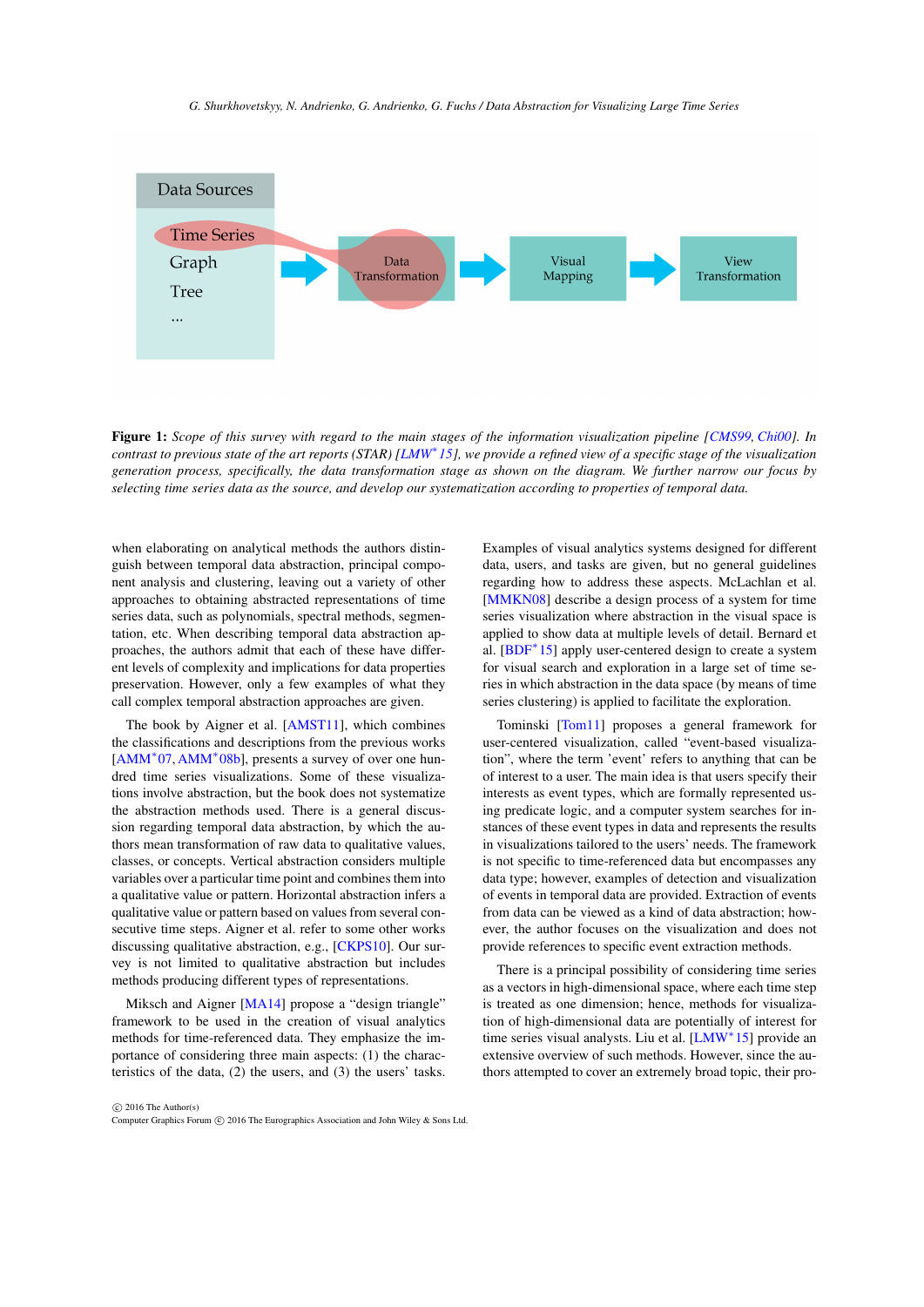<span id="page-6-1"></span>posed categorization appears to be on a very general level. They classify methods in accordance to the InfoVis Pipeline in its entirety. For instance, they put color blending methods [\[KGZ](#page-20-7)<sup>∗</sup> 12, [HSKIH07\]](#page-19-7) into the group of methods applicable on the *View Transformation* stage of InfoVis Pipeline, while dimensionality reduction [\[Jol02\]](#page-19-8) is categorized into the *Data Transformation* stage. They further group methods based on their algorithmic nature, e.g. Subspace Clustering, Regression Analysis, etc. Although explanations for several algorithms in each group are given, no unified picture of the effects of selecting a particular approach is shown.

#### 3.4. Transformation of Time-referenced Data

In time series mining literature [\[WL05,](#page-21-9) [EA12\]](#page-18-5) analytical methods are surveyed and classified, but with little to no mention of implications for visualization. Fu [\[Fu11\]](#page-19-0) dedicates a section in the paper to visualization of time series data but does not draw any connections between mining methods that are mentioned and their effect on visualization tasks the end-user might need to perform.

Dozens of methods for simplified time series representation have been proposed in the field of database manage-ment and knowledge discovery [\[DTS](#page-18-15)<sup>\*</sup>08, [WMD](#page-21-10)<sup>\*</sup>13]. Their design historically was mainly driven by the need to perform two essential operations in data mining, namely, querying and measuring similarity between objects [\[LKLC03\]](#page-20-8).

Stacey and McGregor [\[SM07\]](#page-21-11) consider complexity of patterns that temporal abstraction techniques are capable of conveying. Höppner [\[Höp02\]](#page-19-9) classifies time series abstraction approaches into inductive (grouping similar parts), deductive (fixing shapes of interest in advance), and multiscale, which generate multiple abstractions at multiple levels. In this work, important implications on how abstraction techniques affect time series data are mentioned, but only few examples are provided, which do not allow for a unified picture of the rich variety of methods that exist. Roddick and Spiliopoulou [\[RS02\]](#page-21-12) provide a survey of knowledge discovery approaches for temporal data and propose a classification framework based on identification of similarities. Classification dimensions include data type (scalar, unordered signals, etc), mining paradigm (algorithmic nature of the method), and temporal ordering. Existing methods are surveyed from the perspective of knowledge discovery rather than data abstraction.

Keogh et al. [\[LKLC03\]](#page-20-8) proposed a classification of time series representation approaches which is shown in Figure [2.](#page-7-0) This classification organizes methods according to their algorithmic nature and type of output, but not by the analysis tasks for which these methods are suitable. It is also not clear what features of the original data are preserved by the methods and what could be lost.

Temporal abstraction has been an active area of re-search in medicine and clinical systems [\[VSP](#page-21-13)<sup>\*07</sup>, [SG-](#page-21-14)

[BBT06,](#page-21-14) [MS09\]](#page-20-9). Stacey and McGregor [\[SM07\]](#page-21-11) provide a framework for classifying temporal abstraction methods based on the following criteria: data (medical sources like diabetes records, or heart rate), complexity of abstraction (whether abstraction is capable of preserving trends or more complex patterns like spikes in heart rate), number of variables (whether a temporal abstraction algorithm is capable of abstracting multivariate patterns), and reasoning (how knowledge is represented and conveyed to the clinician). Although the authors characterize temporal abstraction methods by their ability to preserve complex patters of time series and other features that we consider important for visualization, their survey only covers a handful of abstraction techniques. In fact, the authors admit that their work is not meant to be a complete coverage of temporal abstractions, but rather a guide for research directions in clinical intelligent data analysis systems.

Possible transformations of time series data are not limited to abstraction. It may be necessary to apply some transformations prior to abstraction to improve the quality of data and make them suitable for analysis [\[KHP](#page-20-10)<sup>∗</sup> 11, [BRG](#page-18-16)<sup>∗</sup> 12]. Bernard et al. [\[BRG](#page-18-16)<sup>\*</sup>12, [Ber15\]](#page-17-10) describe an interactive visual system for composing time series data preprocessing pipelines from a set of operations for data cleaning, reduction, normalization, segmentation, etc. The user can immediately observe the result of applying each operation to the time series. However, the paper does not propose a formal classification or taxonomy of methods, nor does it provide guidelines as to when the available methods would be suitable to use on the data and analysis tasks at hand.

#### 3.5. Summary

To summarize, plenty of research has been done on categorizing time series visualizations and time series mining/abstraction techniques. Many works have proposed criteria for systematization of abstraction methods which could be useful to a visual analyst. However, there is no unified framework that would guide a visualization designer through the rich set of abstraction techniques. Our paper is aimed at filling this gap and providing guidelines for visual analysts who tackle the problem of visualizing large time series data. We characterize the existing temporal abstraction methods based on criteria driven by visualization tasks and end-user needs with regard to properties of data.

#### <span id="page-6-0"></span>4. Framework for Characterizing Abstraction Methods

To create a systematic overview of time series abstraction methods, we first need to define the relevant aspects and criteria for characterizing methods. According to the "design triangle" framework [\[MA14\]](#page-20-5), the important aspects to be accounted for in designing visual analytics methods are data, users, and users' tasks. These aspects may be relevant, in particular, to the choice of an abstraction method, which is a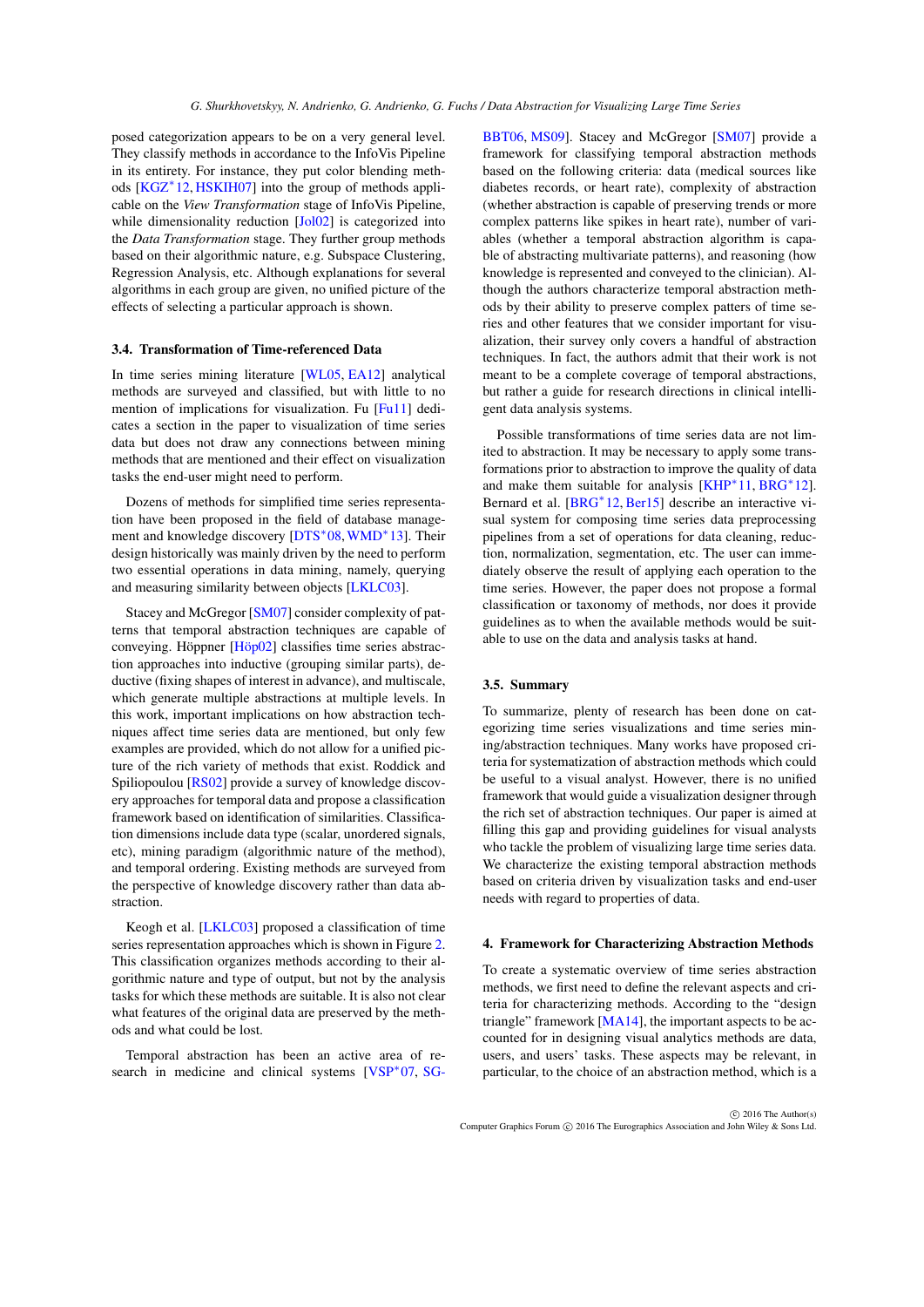<span id="page-7-1"></span>

<span id="page-7-0"></span>Figure 2: *Classification of time series representations based on Lin et al. [\[LKLC03\]](#page-20-8)*. The leaf nodes are representations and *the internal nodes are classes.*

critical step in the design of visualization and analytic methods. Let us consider to what extent each of these aspects may be relevant to choosing an abstraction method.

#### 4.1. Data

According to the existing frameworks [\[AMM](#page-17-0)<sup>\*</sup>07, [AMM](#page-17-8)<sup>∗</sup> 08b, [AMST11,](#page-17-4) [MA14\]](#page-20-5), the essential characteristics of temporal data include *scale* (quantitative vs. qualitative), *frame of reference* (abstract vs. spatial), *kind of data* (events vs. states), *number of variables* (univariate vs. multivariate), *time arrangement* (linear, cyclic, or branching), and *time primitives* (instant, interval, or span). Not all of these characteristics are relevant to the scope of our survey, which considers abstraction methods applicable to numeric time series, that is, where the scale is quantitative, the frame of reference is abstract, and the kind of data is states. The distinction according to the number of variables is important. As we are not aware of time series abstraction methods that specifically address cyclic or branching time, the distinction according to time arrangement does not apply. The same refers to the nature of the temporal primitives: the existing abstraction methods are agnostic of this characteristic. Most of the methods even do not take

into account the temporal references as such but treat time series as mere linearly ordered sequences of values. It is very hard to evaluate the existing abstraction methods with regard to the distinction between time instants and intervals because the papers describing the methods do not discuss this issue. That is why we do not include this characteristics in our classification framework.

There are other characteristics of data that appear essential for choosing appropriate abstraction methods. One of them is whether all data are available at once (stationary data) or new data arrive over time (streaming data). The latter case requires special algorithms that process data incrementally, while most of the existing methods can only be applied to a whole dataset.

Time series may be unevenly spaced, i.e., the time intervals between consecutive observations may vary, which needs to be accounted for in data analysis. To deal with such time series in visualization, Aris et al. [\[ASP](#page-17-11)<sup>∗</sup> 05] propose to apply sampling of events at regular intervals, aggregation, or special display techniques that represent time in a non-linear way. Event sampling (a.k.a. re-sampling in the data mining literature) requires an algorithm that determines what value to use when there is no value for some time moment in the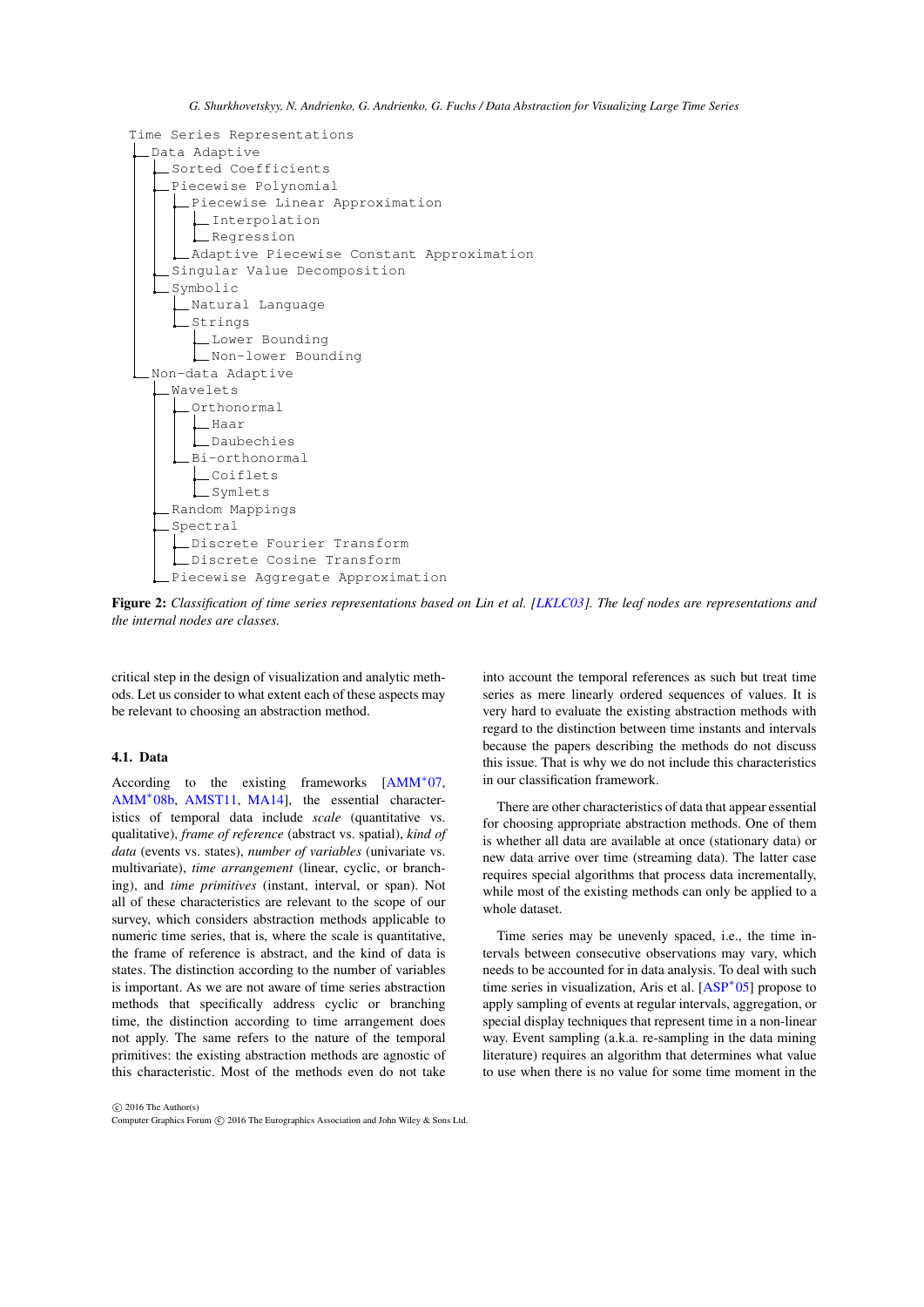<span id="page-8-0"></span>original time series. Aris et al.  $[ASP^*05]$  $[ASP^*05]$  take the most recent value. In data mining and time series analysis, very few methods exist that can specially deal with uneven time series [\[Eck14,](#page-18-17) [Eck17\]](#page-18-18). This also refers to the time series abstraction methods, which mostly implicitly assume equal time spacing between observations and, as we mentioned earlier, typically take into account only the value ordering but not the temporal references. Before applying these methods, uneven time series need to be transformed to equally spaced. A common approach is to apply some method of interpolation. The interpolation methods for time series are surveyed by Adorf [\[Ado95\]](#page-17-12). These methods, however, can introduce biases in the data. Beygelzimer et al. [\[BEMR05\]](#page-17-13) propose instead approaches to representing uneven time series by statistical models, which can then be used for reconstructing values at equal time intervals.

Since only very few time series abstraction methods explicitly deal with uneven spacing of time series, we do not include this aspect in the overall framework for method classification but instead refer to these few methods directly here. The main recommended method is exponential moving aver-age (EMA) [\[Mül91,](#page-20-11) [DGM](#page-18-19)<sup>\*</sup>01], as cited by Eckner [\[Eck17\]](#page-18-18). The latter proposes several other techniques belonging to the class of so-called rolling time series operators, which allow to extract a certain piece of local information about a time series within a rolling time window of a fixed length. Essentially, the author proposes a generalization of the simple and exponential moving average operators.

The other time series abstraction methods surveyed in our paper assume even spacing of time series. They can be applied to uneven time series after re-sampling by means of the existing interpolation or modeling methods [\[Ado95,](#page-17-12) [BEMR05\]](#page-17-13).

An aspect also requiring consideration is data quality: poor quality can affect not only the applicability of abstraction and analysis methods but also the possibility of accomplishing user tasks [\[SLW97\]](#page-21-15). For instance, if recordings are corrupt, correlations between different observed variables might be distorted and lead to wrong conclusions [\[HSW07\]](#page-19-10). Gschwandtner et al. [\[GGAM12\]](#page-19-11) give a comprehensive overview of types of data problems that may occur, including missing data, duplicates, implausible or outdated values, etc. Most of these possible problems are not directly relevant to selecting methods of abstraction, visualization, and analysis. They rather need to be fixed at a prior stage by changing formats, aligning fields, removing duplicates, correcting implausible values, finding up-to-date data, etc. Methods used to deal with data issues are mostly mechanical, or low-level. It is admitted that the connection between simplification and the ability to notice or detect dirty data is rather doubtful [\[KHP](#page-20-10)<sup>∗</sup> 11, [HSW07\]](#page-19-10). Instead, it is visualization of raw data that can help identify problems with it [\[KHP](#page-20-10)<sup>∗</sup> 11] rather than simplification or abstraction methods applied prior to visualization.

Data quality issues are, of course, important in any realworld analysis setting. We see dealing with such quality issues as a distinct and prior phase of analysis, i.e., exploratory data analysis where the analyst wants to confirm expected patterns, but may also wish to discover unexpected patterns. We uphold that exploration of data quality issues entails searching for particular kinds of patterns [\[KHP](#page-20-10)<sup>\*</sup>11[,AAF16\]](#page-17-14), such as temporal gaps with missing data. Obviously, simplification must not eliminate such patterns, e.g., by using interpolating methods that fill holes in data coverage – or, if they do, visual mapping should at least ensure that artificial values are recognizable as such.

A special note needs to be made concerning the noise in data. In time series analysis, it is acknowledged that data may have irregular fluctuations (e.g., [\[DB16\]](#page-18-20)), that is, noise is treated as an indispensable component of time series. Methods for time series analysis, including the abstraction methods, are developed under the assumption that irregular fluctuations may be present. Hence, it can be expected that the existing abstraction methods will generally cope with noise in data. Moreover, abstraction reduces the amount of noise and thus helps to reveal trends and regularities. Still, if the noise results from frequently reoccurring measurement errors, the revealed trends and regularities can hardly be trusted. Therefore, significant errors in data need to be detected and corrected before applying abstraction.

Methods and workflows for data preprocessing, in particular, resolving data quality issues are proposed in several works [\[KHP](#page-20-10)<sup>\*</sup>11, [BRG](#page-18-16)<sup>\*</sup>12, [Ber15\]](#page-17-10). Assuming that data quality issues have been previously resolved, the distinguishing characteristics of data that affect the choice of an abstraction method are *dimensionality (univariate or multivariate)* and whether the data are *stationary or streaming*.

#### 4.2. Users

The aspect "users" refers to the necessity of accounting for the users' capabilities, mental models, as well as established practices and conventions in the application domain [\[MA14\]](#page-20-5). By its essence, data simplification addresses users' capabilities as its main goal is to facilitate users' perception and understanding of large data. However, simplified data do not go to the end user directly but they need to be represented visually. Therefore, there is no direct link between the user characteristics and the choice of an abstraction method. The primary choice to be made by a visualization designer is a suitable method for the visual representation of time series, which should correspond to the needs, characteristics, and expectations of the users. Only then the designer selects a time series abstraction method that supports the chosen visual representation.

In this respect, the most important characteristic of an abstraction method is the type of output, i.e., the computeroriented *representation* of abstracted time series, which may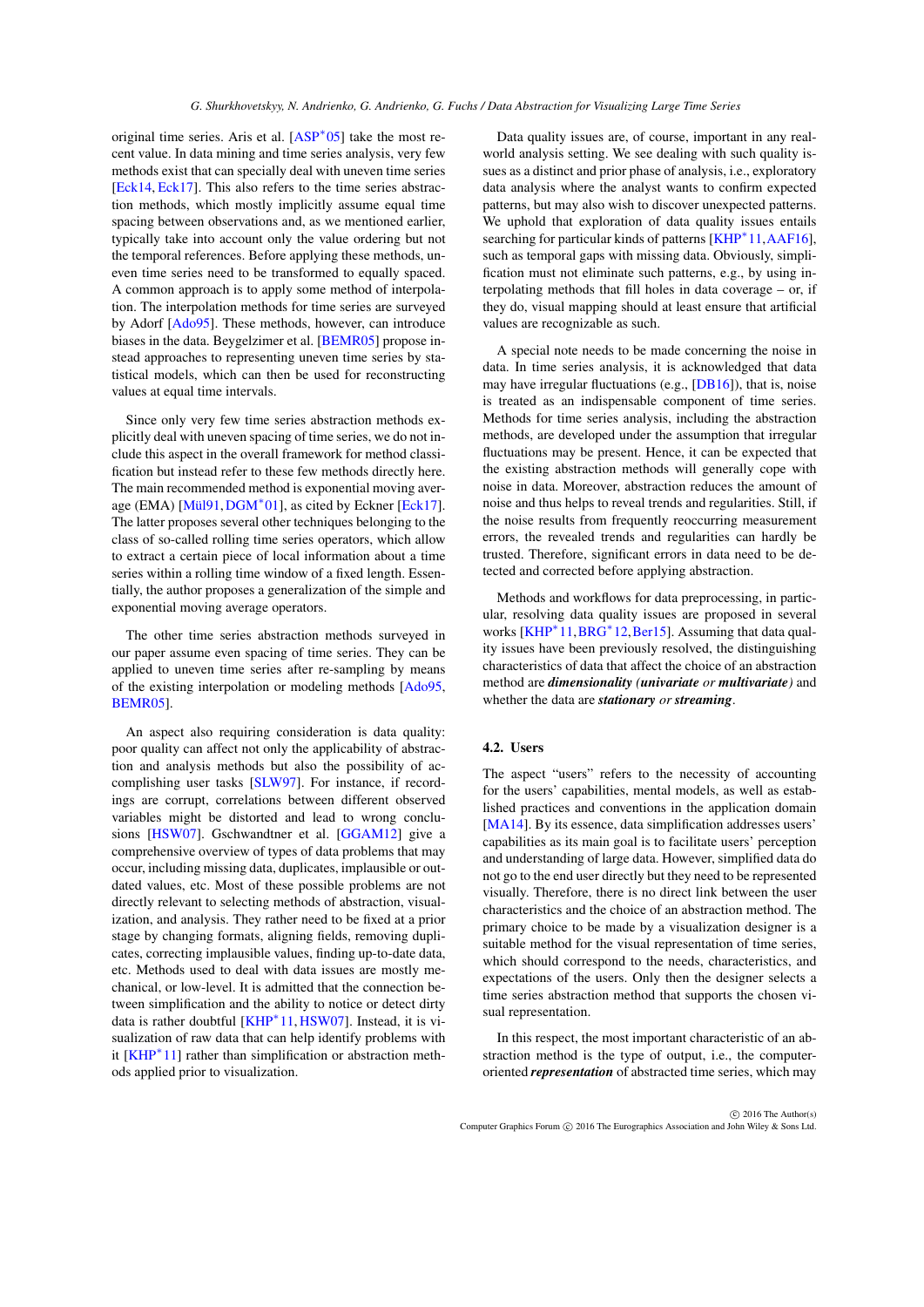<span id="page-9-0"></span>be *numeric*, *symbolic*, or have the form of a *functional model* or *rules*; the latter may describe relationships between several variables (e.g., what values of different variables tend to occur together) or temporal relationships between patterns occurring in time series (e.g., what patterns frequently occur one after another). The computer-oriented representation must be compatible with the chosen visual representation. Thus, transformation to the symbolic form or rules does not allow subsequent visualization of abstracted time series by line plot, bar graph, and similar methods [\[AMST11\]](#page-17-4). Generally, the visualization methods that involve mapping of numeric values to display dimensions or retinal visual variables [\[Ber83\]](#page-17-15) require a representation that either consists of numeric values or, as a functional model, allows obtaining such values for given time references. Symbolic representation is compatible with display types similar to EventFlow [\[DSP](#page-18-1)<sup>\*</sup>17], where categories are encoded by colors, or SparkClouds [\[LRKC10\]](#page-20-12), where text labels are accompanied by sparklines (tiny line plots) showing the times of occurrence of the texts. Representation by rules is compatible with visualizations that focus on showing relationships, such as node-link diagrams, arc diagrams, and matrix views [\[HBO10\]](#page-19-12). Such displays do not explicitly involve time. Rules describing re-occurring pattern sequences in time series are suitable for visualization in the form of state transition graphs [\[BBG](#page-17-16)<sup>\*</sup>09, AA17].

One more type of output of an abstraction method is *clusters* of similar time series. This kind of abstraction is applied when the user is supposed to explore a large number of univariate time series with a common variable. It has also been applied to bivariate time series where two variables have comparable value ranges [\[SBvLK09\]](#page-21-16) and to multivariate time series after transforming the original values of the variables, which were incomparable, to z-scores [\[AAB](#page-17-6)<sup>\*</sup>10]. Multiple time series may result from dividing one very long time series into segments of equal length, e.g., by daily or weekly time intervals [\[VWVS99,](#page-21-4) [SBvLK09\]](#page-21-16). Clustering reduces a large number of time series to a much smaller number of representative time series of the clusters, which can be easier explored by users. The visualization needs to be designed so that the users are able to see the representative time series and the distribution of the clusters over the whole dataset. For example, a calendar display [\[VWVS99\]](#page-21-4) shows the temporal distribution of clusters over a year, a matrix display [\[SBvLK09\]](#page-21-16) shows the distribution over a long time period and a set of objects, and geographic maps [\[AAB](#page-17-6)<sup>\*</sup> 10, [vLBR](#page-21-17)<sup>\*</sup> 16] can show the distribution of the clusters in the geographic space.

#### 4.3. Users' Tasks

In order to perform simplification in an appropriate way, a visualization designer needs to know what is important to the user so that valuable information that is essential for analysis is not lost [\[EA12\]](#page-18-5). The answer to this question lies in tasks that the user plans to perform on simplified data [\[AMST11\]](#page-17-4). User's ability to accomplish them should not be impeded by the simplification.

Numerous task taxonomies exist, e.g., [\[Shn96,](#page-21-2) [AES05,](#page-17-17) [BM13\]](#page-18-21). We are particularly interested in those where tasks are defined in terms of data (since our focus is abstraction in the data space) rather than in terms of user's activities performed through a visual display. First of all, we have looked for task taxonomies dedicated specifically to timereferenced data. In the book by Aigner et al. [\[AMST11\]](#page-17-4), the following groups of tasks are proposed:

- Classification: Given a predefined set of classes, determine which class a data item belongs to.
- Clustering: Grouping data into clusters based on some measure of similarity.
- Search and retrieval: Locate exact or approximate matches to a given example in a large collection of data.
- Pattern discovery: Find interesting patterns, such as sequential, periodic, or associative, without having any a priori assumptions.

This list can be supplemented with additional groups of tasks that can be found in the literature on time series analysis [\[LKLC03,](#page-20-8)[Moe06,](#page-20-13)[Fu11,](#page-19-0)[EA12\]](#page-18-5):

- Segmentation: Divide time series into segments (internally homogeneous continuous sets of observations).
- Subsequence searching: Find continuous sets of observations that correspond to some constraints.
- Motif discovery: Find repeated occurrences of similar individual time series or subsequences.
- Anomaly detection: Find observations that are rare and stand out excessively among the neighboring observations.

All these tasks have been originally defined for automated analysis using methods of data mining and machine learning. Not all of them can be treated also as users' tasks. Thus, clustering is an important instrument of analysis and a tool for data abstraction, but this can hardly be a task that an end user may primarily wish to perform. In other words, clustering may be the means but not the goal of analysis. Similar considerations refer to segmentation. Classification is meant for automatic assignment of data items to classes rather than for helping users to understand data; hence, this is also not a typical task of a user.

The remaining classes of tasks refer, in this or that way, to *patterns* that may exist in time series. Users may wish to find particular patterns of interest specified by examples or by constraints, which corresponds to tasks 'search and retrieval' and 'subsequence searching'. Users may also wish to discover unexpected patterns. Pattern discovery is a kind of task that can be effectively fulfilled by humans supported by appropriate visualizations. Humans can utilize their unique capabilities for pattern recognition, which are not yet equaled by computers. The task of motif discovery may also call for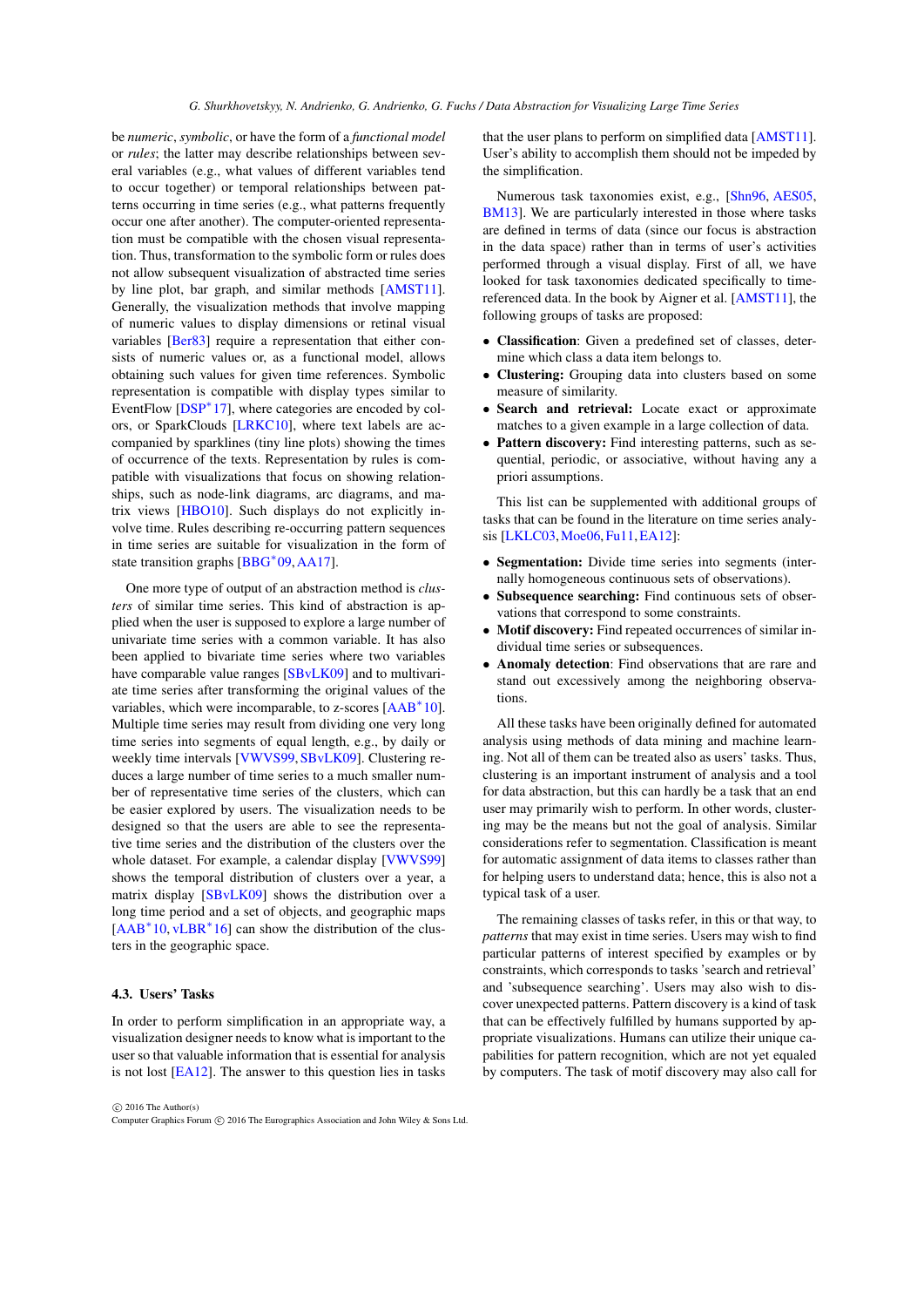<span id="page-10-0"></span>human capabilities when there is no predefined similarity measure that can be computed. In fact, motif discovery is a subtype of the pattern discovery task type, where it is necessary to discover re-occurring patterns. Anomaly detection can also be considered as discovery of a particular kind of pattern, namely, dissimilarity of some observations to others. Hence, it can be concluded that notion of *pattern* is key for the tasks of pattern discovery, motif discovery, and anomaly detection, and it is also relevant to search tasks.

The event-based visualization framework by Tominski [\[Tom11\]](#page-21-8) assumes that users specify their interests as 'event types', and computer searches for instances of these event types in data; hence, the framework focuses basically on search tasks. In a more general taxonomy of tasks in exploratory data analysis [\[AA05\]](#page-17-5), users' tasks are defined based on data structure. Data components are categorized into independent and dependent variables, called references and attributes, respectively. The authors propose to view data as a representation of a function that matches references to attributes. The general aim of data analysis is studying the behavior of this function. There are four classes of synoptic analysis tasks (i.e., addressing the function behavior rather than individual data items):

- Behavior characterization: describe the behavior of one or more attributes.
- Pattern search: locate a particular behavior, i.e., find subsets of references where attributes have this behavior.
- Behavior comparison: identify similarities and differences between two or more behaviors.
- Relation seeking: find subsets of references for which a particular relation ('same', 'different', 'opposite', etc.) exists between the behaviors of two or more attributes.

The authors of the taxonomy also use the notion of *pattern*, which is defined as a construct reflecting essential features of a behavior in a parsimonious manner, i.e., substantially shorter and simpler than describing each individual data item. Thus, "to characterize a behavior" means to represent it by one or several patterns (which corresponds to the pattern discovery task in the previously discussed taxonomies); the other classes of tasks can also be related to the notion of pattern. The definition of a pattern is similar to that adopted in data mining, where a pattern is defined as an expression in some language describing a subset of facts without enumerating all these facts [\[FPSS96\]](#page-19-13). The definition proposed for exploratory data analysis [\[AA05\]](#page-17-5) has a broader scope, also including representations in human's mind.

In both definitions, 'pattern' is a representation (constructed by a human or a computer) of something that objectively exists in the studied behavior, i.e., "essential features of a behavior" [\[AA05\]](#page-17-5). Accordingly, if a task needs to be fulfilled by a human with the help of visualization, the visualization must convey these essential features for enabling the human to construct appropriate patterns. Consequently, if data transformation, such as abstraction, is per-

formed prior to visualization, the essential features must be preserved. Some transformation methods may ruin this or that kind of features. A visualization designer must be aware of this when selecting an abstraction method. The designer needs either to anticipate the kinds of features that may exist in the studied behavior and choose a method that preserves them, or needs to provide several methods that preserve different features.

Please note that we use the term 'feature' to refer to prominent parts or essential characteristics of real-world phenomena and processes. This is different from the more technical usages of the term in machine learning, such as 'feature vector', 'feature space', and 'feature engineering'.

Hence, by considering the types of users' tasks that require visualization support, we came to the conclusion that all these tasks involve generation of patterns, which need to faithfully represent essential features of the studied behavior. Therefore, preservation of features that can exist in a behavior is a paramount criterion for selecting appropriate data abstraction methods, whereas the types of tasks that need to be fulfilled are not directly relevant to the method choice.

The essential features of time-variant behaviors that are most frequently referred to in literature on time series analysis [\[EA12,](#page-18-5) [Kle15,](#page-20-14) [DB16\]](#page-18-20) are *trends* and *seasonality* (a.k.a. *periodicity* or *cyclical variation*). A trend is a long-term increase or decrease of values. Cyclical variation means regular re-occurrence of some behavior along with repetition of some time cycle, such as daily, weekly, annual, or a domainspecific cycle (e.g., in astronomy or in economy). The term 'seasonality' usually refers to the annual cycle.

In the context of visualization, important features of timevariant behaviors are also *events*, that is, significant changes [\[AMM](#page-17-8)<sup>∗</sup> 08b, [AAM](#page-17-18)<sup>∗</sup> 10], including peaks, drops, and trend changes. *Outliers*, or *anomalies* are a specific kind of events when some observations greatly differ from the preceding and following observations. Outliers need to be considered as a separate type of feature since many abstraction methods involve data smoothing, which destroys outliers. Hence, if users are interested in detecting outliers, such methods should not be used.

To summarize, in selecting abstraction methods, it is necessary to take into account what features may exist in the studied behavior and which of these features the users are interested to detect and analyze. The types of features are: *trend*, *cyclical variation*, *event*, and *outlier*. It is important to choose methods that do not destroy essential features expected to be present in the studied behavior and/or are relevant to the goal of analysis. Further, it may be beneficial to use methods that detect and *extract* the features of interest.

#### 4.4. Properties of Algorithms

The "design triangle" [\[MA14\]](#page-20-5) sets external requirements for choosing an abstraction method, which must be suitable for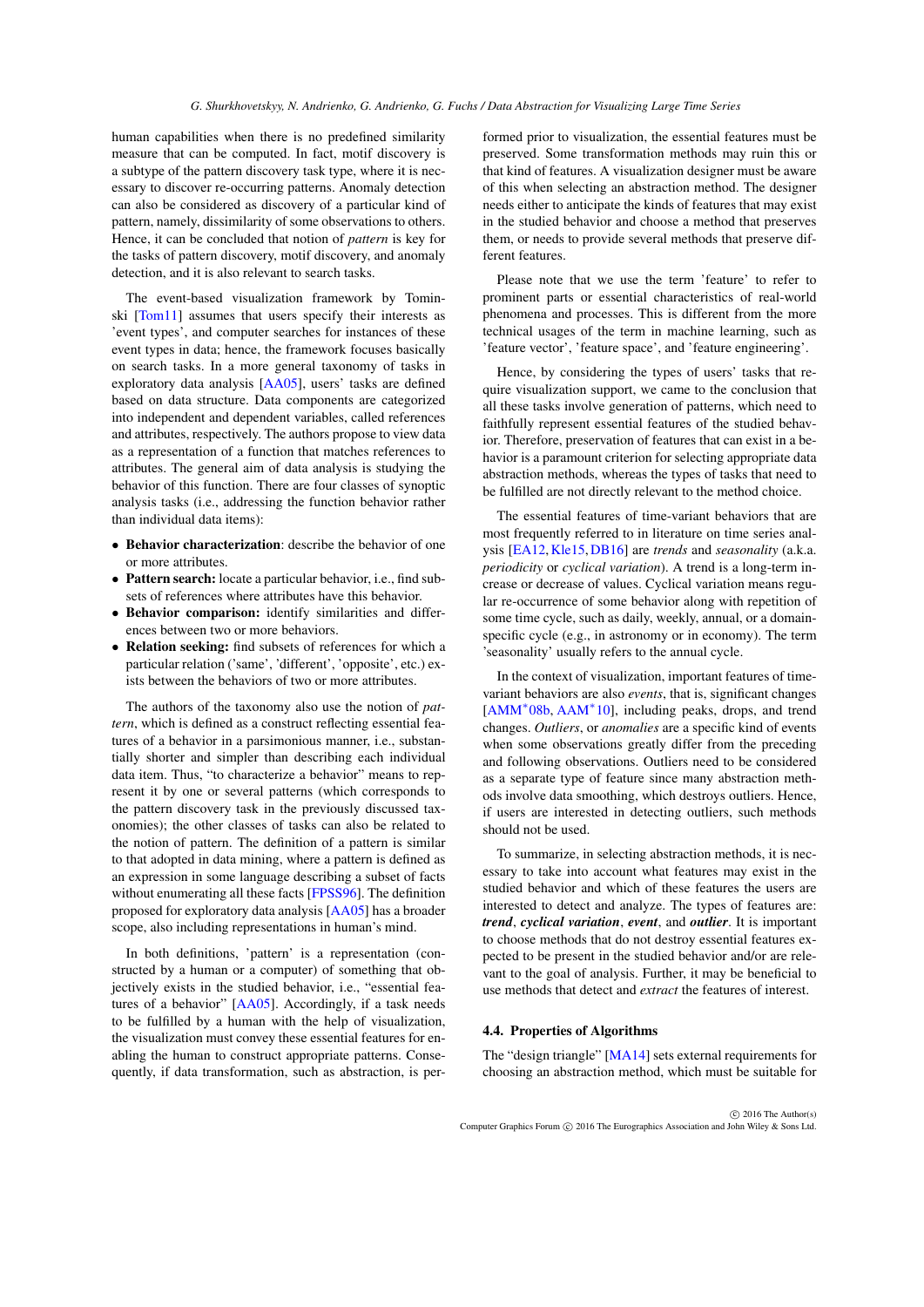<span id="page-11-1"></span>the data, produce a representation matching the users' mental models and established practices, and preserve essential features of the behavior that will be studied. However, for an informed selection of a method, it is also necessary to understand some internal characteristics of the algorithms. We do not attempt to evaluate the complexity or execution speeds of algorithms, as these depend on implementation details often omitted in original papers [\[KK03\]](#page-20-15). Instead, we consider two properties: involvement or possibility of indexing, which helps speed up data access, and involvement of partitioning of the time series. In data mining and in the context of our paper, the term *indexing* denotes creation of special data structures that facilitate and speed up searching and retrieval of information in response to queries. This is different from some usages of this term in visualization literature [\[Ber83,](#page-17-15)[HBO10,](#page-19-12)[AKMM11\]](#page-17-19).

Indexing is very important in data mining because it allows efficient similarity search, which, in turn, is a subroutine to other data mining tasks, such as clustering and classification. From the perspective of visualization, indexing may be beneficial for efficient implementation of interactive operations, such as dynamic querying and highlighting. Hence, when these operations need to be enabled, it may be reasonable to choose an abstraction algorithm that builds an index structure. Another possible approach is application of a common indexing method, such as R-tree, SB-tree, etc., to the output of an abstraction method. In this case, the form of the output must be suitable for applying the indexing method.

A simplified representation of a time series produced by an abstraction algorithm is often called a *model* in data mining literature. A model of a time series can represent the time series in its entirety, or a model may consist of parts representing segments of the time series. The latter type of model is called *piecewise*. For obtaining a piecewise model, a time series may be divided into segments of equal length, which is simpler, more efficient, and better suited for indexing, or into segments of variable length, which enables more accurate representation of behavior features but is more complex in terms of indexing and querying. The involvement of *partitioning* and the way of partitioning (equal or variable segment length) affects, on the one hand, model accuracy, and on the other hand, algorithm complexity and efficiency. A visualization designer should choose a method depending on the required level of detail in representing time series as well as on characteristics of the display device, particularly, pixels resolution. It may be required to vary the level of detail in response to interactive zooming. In this case, the designer may consider using different abstraction methods for different zoom levels, or choose such a method where the level of detail of the output can be regulated through parameter settings. For this purpose, piecewise equi-length modeling methods can be more convenient since the number of segments in which they will divide time series is specified as a parameter.

Hence, we include in our classification framework the following two properties of the abstraction methods: (1) involvement or possibility of *indexing* and (2) involvement and the way of *partitioning*.

#### <span id="page-11-0"></span>5. Methods Classification

Based on the previous argumentation, we classify time series abstraction methods according to the following facets:

• Data properties: dimensionality: univariate vs. multivariate form of availability: stationary vs. streaming

#### • Users' mental models and practices: representation form

- Users' tasks: preservation and extraction of behavior features
- Algorithm properties: indexing

#### partitioning

For the ease of navigation among the papers included in the survey, we also pay attention to the *type of paper* in which a method is described. System papers present abstraction techniques as parts of analysis or visualization systems. These papers are not entirely focused on the abstraction methods they use but dedicate significant part of the description to other topics. Method papers are dedicated entirely to the problem of proposing novel approaches to modeling, representing or abstracting time series.

#### 5.1. Data Properties

#### 5.1.1. Dimensionality

Univariate. A majority of the abstraction methods focus on singular univariate time series and attempt to derive their models by considering one series at a time. In principle, this does not disqualify these methods from applying to multivariate time series. As we noted earlier, multivariate time series can be represented as combinations of univariate time series, one per variable. An abstraction method can be applied to each of these time series. The performance can be improved by parallelizing this process.

When there is a large number of time series sharing the same variable (univariate time series) or the same combination of variables (multivariate time series), clustering may be applied to reduce the number of time series by grouping similar series and taking a representative time series from each group. K-means [\[GSBO13\]](#page-19-14) and spectral clustering [\[NJW02\]](#page-20-16) methods have been utilized for this purpose and resulted in much simpler representations although the choice of appropriate parameter settings may be difficult.

Multivariate. Yang and Shahabi [\[YS04\]](#page-22-1) propose a PCAbased similarity measure for multivariate time series, as well as an indexing structure [\[YS05\]](#page-22-2). For dimensionality reduction of multivariate time series, Yoon et al. [\[YYS05\]](#page-22-0) propose

Computer Graphics Forum  $\odot$  2016 The Eurographics Association and John Wiley & Sons Ltd.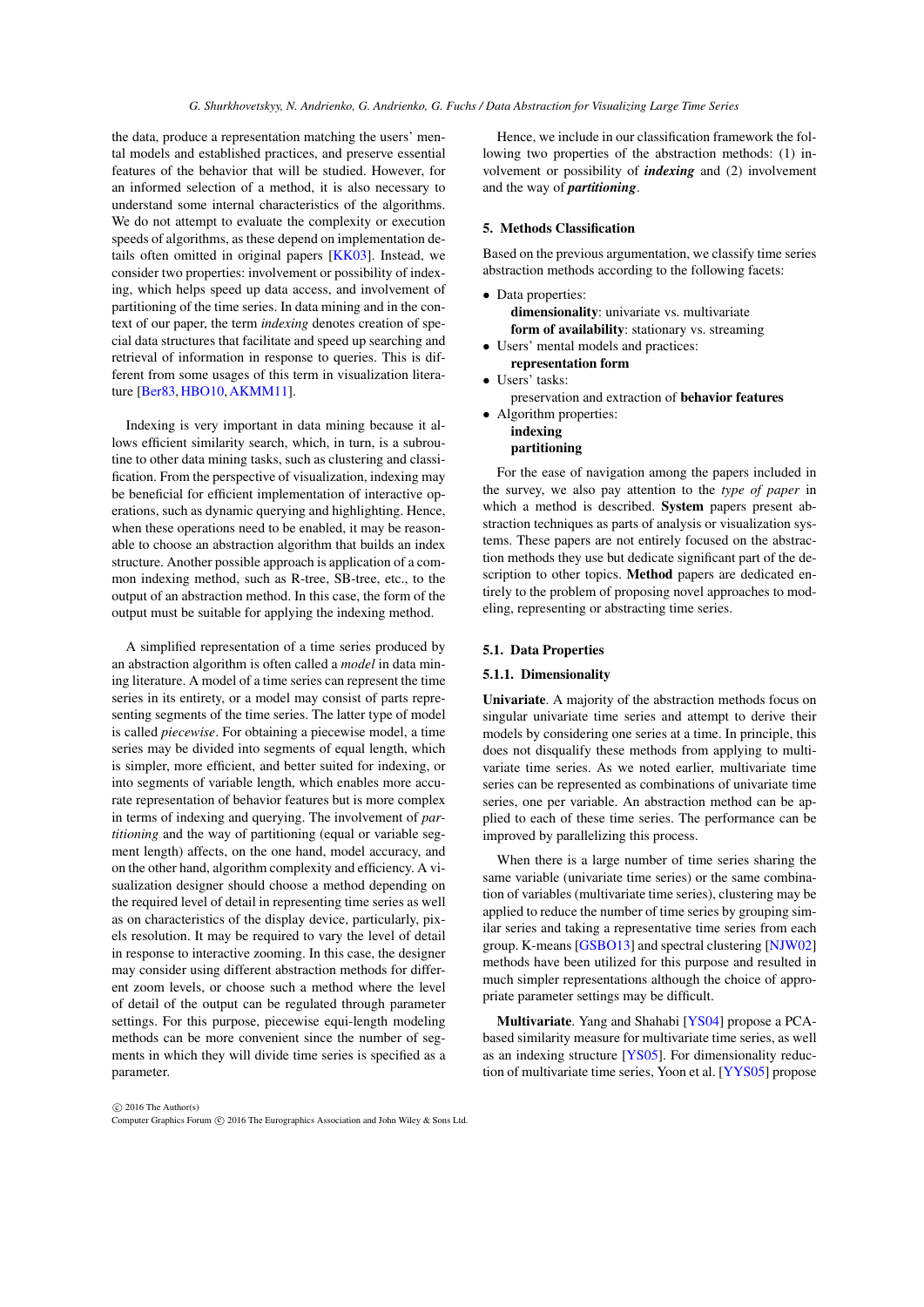<span id="page-12-0"></span>a PCA-based approach that aims at preserving correlation between the variables of the time series. On top of these methods, an efficient k-nearest neighbor search approach over multivariate time series [\[YS07\]](#page-22-3) is built. Smyth [\[Smy97\]](#page-21-18) proposes clustering sequences of time series with Hidden Markov Models.

#### 5.1.2. Form of Data Availability

Stationary. The majority of algorithms can only be applied to the whole dataset. It is not appropriate to apply them straightforwardly to portions of streaming data because the algorithms would treat them independently and ignore continuity of the data.

Streaming. Some algorithms are capable of abstracting data as it arrives. In most cases, data items from a certain interval are buffered and continuously incorporated into a currently existing approximation obtained from previously processed items.

#### 5.2. Representation Form

Numeric values. A simplified model of a time series is a sequence of numeric values of a shorter length than the original sequence. Methods producing such abstractions include, for instance, Piecewise Aggregate Approximation [\[KCPM01\]](#page-19-15).

Symbolic. A numeric time series is represented by a sequence of symbolic strings. This representation enables the use of some analysis methods that cannot be applied to other representations [\[LKLC03\]](#page-20-8), for example, derivation of decision trees.

Functional Model. A time series is approximated by a linear combination of several representative functions. The more functions are used, the more accurate the model is; however, the complexity increases and the degree of abstraction decreases. An example of this approach is singular value decomposition [\[KJF97\]](#page-20-17).

Rules. Rules derived from temporal data can represent relationships between multiple variables [\[Sha97a,](#page-21-6) [VSP](#page-21-13)<sup>∗</sup>07, [ACD](#page-17-20)<sup>∗</sup> 06, [Sta09\]](#page-21-19). For example, in clinical data several variables can be combined to create an abstraction that describes the state of a patient [\[SM96\]](#page-21-20). Such representations can be automatically processable and also directly readable by endusers (e.g., physicians).

Clusters. Clusters of time series are generated by grouping together sequences that are similar in respect to a predefined similarity measure.

Besides these primary forms of the output, many methods compute various statistical characteristics of time series, which may be useful in analysis. Therefore, our summary table (Table [2\)](#page-15-0) includes a column labelled 'Statistics', in which the methods producing statistical descriptors of time series are marked.

#### 5.3. Feature Preservation and Extraction

Trends. This label refers to algorithms that can detect and extract trends and generate models that consist entirely or mainly of the trends derived from the original time series.

Events. This label refers to approaches that produce models based on events of interest, usually user-predefined.

Outliers. The group of algorithms suitable for outlier detection somewhat intersects with the previous group but is conceptually different, because its parameter setting is of different nature. In case of event extraction, the user is expected to specify criteria for defining events, while for outliers detection the user specifies the normal behavior, and the algorithm extracts data that do not qualify as such.

Cyclic variation. Detection and analysis of periodicity in time series is important in many fields [\[EAE05,](#page-18-22)[RAA11,](#page-21-21) [HDY99\]](#page-19-16). Wang et al. [\[WMD](#page-21-10)<sup>\*</sup>13] claim that spectral methods (DFT [\[AFS93\]](#page-17-21), DCT [\[KJF97\]](#page-20-17), etc) are slightly better at grasping periodicity of data and allow more compact and more accurate representation for abstraction of time series in comparison to polynomial methods such as SAX [\[LKLC03\]](#page-20-8) or APCA [\[CKMP02\]](#page-18-23).

#### 5.4. Method Properties

#### 5.4.1. Indexing

Full-fledged indexing. Many algorithms produce representations that are easily indexed by common indexing structures like R-trees, SB-trees, Binary trees, etc. Some methods build index structures during the approximation phase.

Limited indexing. It is possible that an abstraction method is only capable of approximating series of certain lengths, or produces outputs that cannot be indexed in an efficient way. For example, discrete wavelet transform [\[CF99\]](#page-18-24) can only be applied to time series with a lengths of integral powers of two.

No indexing. Abstraction methods may produce models that cannot be mapped to any index structure.

#### 5.4.2. Time Series Partitioning

Entire-length. This label refers to methods that apply simplification or feature extraction on the entire length of time series and derive a model accordingly. For instance, Discrete Wavelet Transform decomposes the entire signal into a combination of Wavelet bases (Fig. [3\)](#page-13-2).

Piecewise Equi-length. The most intuitive and basic approach is to divide the time series into segments of equal length and then finding appropriate representations for these regions. This approach facilitates indexing since an underlying indexing structure does not have to be complex [\[CKMP02\]](#page-18-23). Piecewise Aggregate Approximation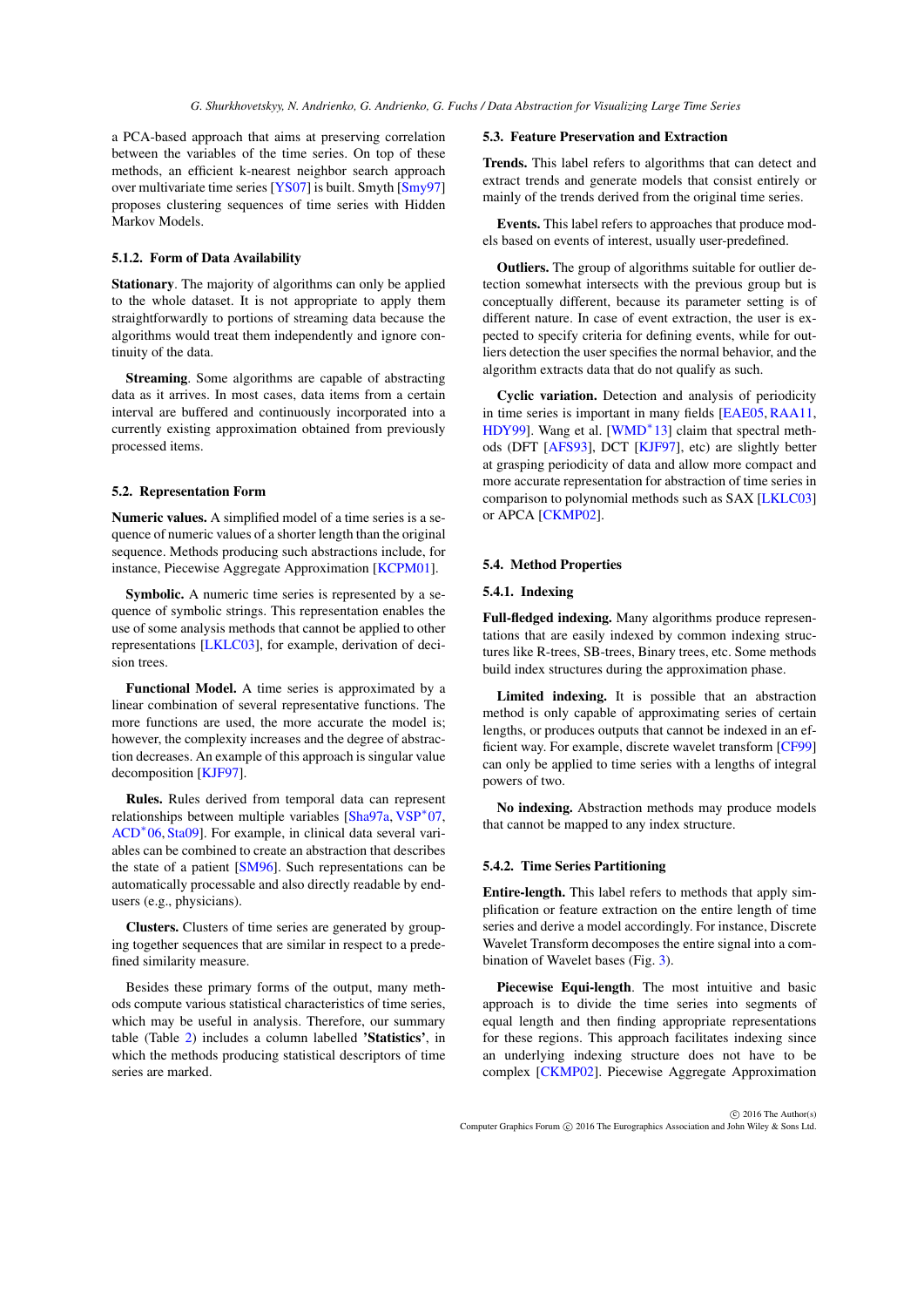<span id="page-13-4"></span>

<span id="page-13-2"></span>Figure 3: *The first eight wavelet bases and their linear combination X*<sup>0</sup> *to represent the original data X. [\[CF99\]](#page-18-24)*



<span id="page-13-3"></span>Figure 4: *Visual output of the Piecewise Aggregate Approximation algorithm [\[CKMP02\]](#page-18-23)*

[\[KCPM01\]](#page-19-15) is one of the most intuitive and simplistic approaches that produce equi-length segments. The idea behind the algorithm is to divide data of length *n* into *m* equisized frames, where  $1 < m < n$ . The mean value of the values that fall within boundaries of each frame form the vector of length *m* which becomes the reduced representation of the original data. Piecewise Constant Approximation [\[KP00\]](#page-20-18) algorithm is ultimately the same approach towards reduction that has different implications in indexing.

Piecewise Adaptive-length. A more precise representation of the original data is possible if segments of variable length are allowed. However, these approaches may result in approximations that are more difficult to index and query. Adaptive Piecewise Constant Approximation presented in [\[CKMP02\]](#page-18-23) approximates the time series by segments of constant values with varying lengths (Fig. [4\)](#page-13-3). The authors demonstrate that the algorithm provides accurate representation and is indexable, that is, capable of finding neighbors.

Computer Graphics Forum  $\odot$  2016 The Eurographics Association and John Wiley & Sons Ltd.

#### <span id="page-13-0"></span>6. Detailed Summary

Table [1](#page-14-0) gives a brief overview of the surveyed abstraction methods. Table [2](#page-15-0) summarizes the abstraction methods in respect to the properties, which are organized into groups, or facets, according to the classification scheme presented in Section [5.](#page-11-0) This view fulfills several purposes.

1. Allows fast and easy selection of abstraction algorithms.

The visualization designer needs to consider the aspects discussed in Section [4](#page-6-0) and then choose an algorithm that satisfies most or all of the requirements in terms of the data properties, output representation, feature preservation and extraction, and method properties. For example, if the goal is to design an event-driven visualization system with interactive querying capabilities and line chart representation, the visualization designer should look for algorithms that satisfy the *Events* property, with *Symbolic* or *Real-valued* representation, preferably of *Piecewise-Adaptive Length* type and with *Indexing* support. It may happen that some facets are not important for a particular design and can be ignored. For example, in case of designing a system for offline analysis, both batch and online algorithms are suitable.

2. Provides examples for classification of new algorithms.

The proposed table can be easily extended to include approaches that are not covered in this survey as well as new approaches that continuously appear. A method that is added needs to be evaluated with regard to each group of properties specified in the table header. Note that several properties at once could be satisfied within each facet.

3. Shows principles behind the organization of the properties into groups.

Understanding these principles is a prerequisite for introduction of new meaningful dimensions in the future. We identify two key requirements for including a new group of properties into the framework. First, the properties in the group must be inclusive, that is, every algorithm must satisfy at least one of the properties in each group. Second, they must be informative. A visualization designer should be able to clearly understand what they lose or gain when they select an abstraction algorithm that satisfies particular properties and fails for others.

#### <span id="page-13-1"></span>7. Future Work

Additional aspects of time series modeling methods can also be considered for making an informative choice of abstraction algorithms. Some groups of categories could be good candidates for extending the existing framework. However, due to the limited amount of details in published method descriptions, it is hard to assess the methods in respect to the following categories [\[WMD](#page-21-10)<sup>\*</sup>13].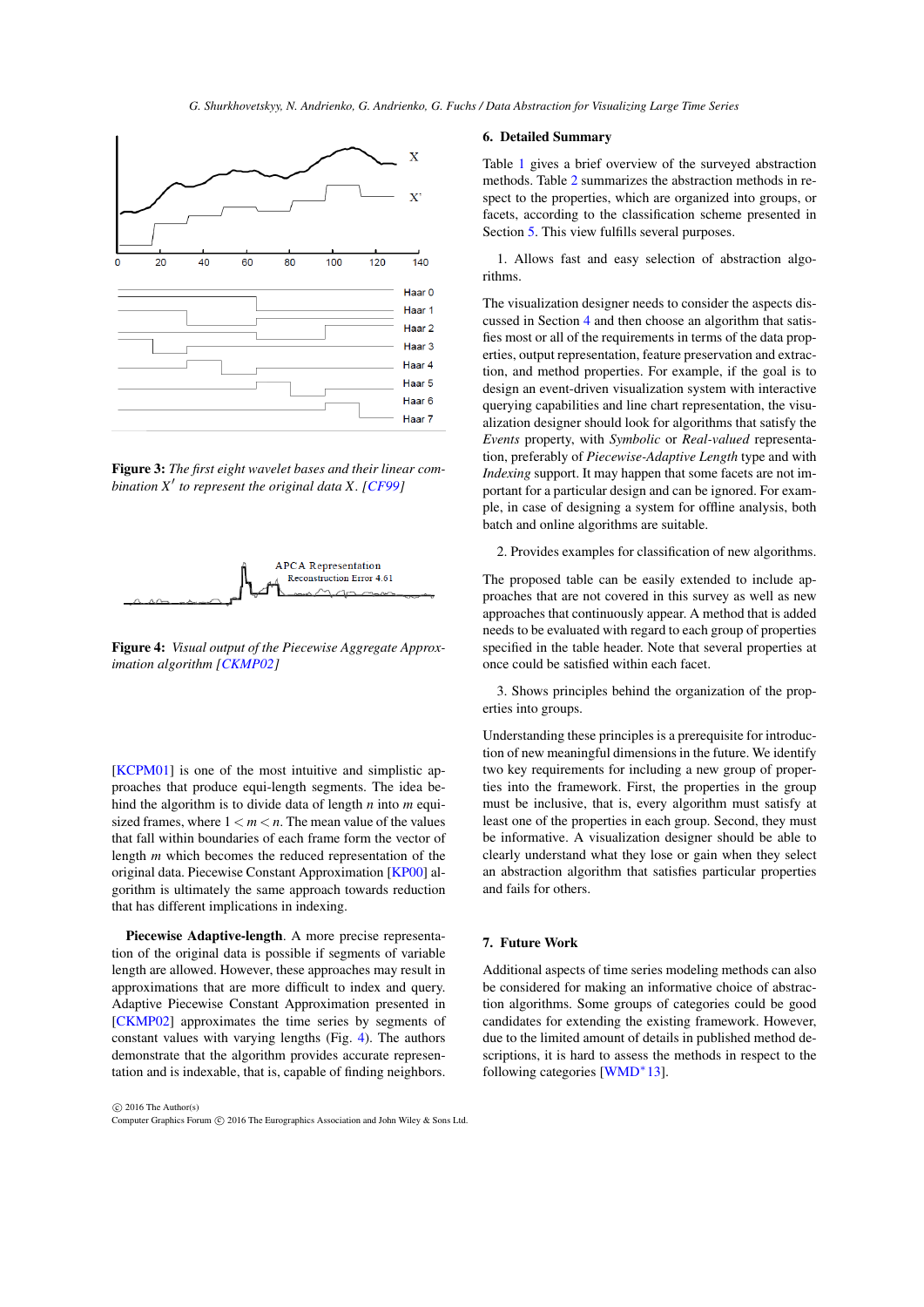| G. Shurkhovetskyy, N. Andrienko, G. Andrienko, G. Fuchs / Data Abstraction for Visualizing Large Time Series |  |  |  |  |  |  |  |  |
|--------------------------------------------------------------------------------------------------------------|--|--|--|--|--|--|--|--|
|--------------------------------------------------------------------------------------------------------------|--|--|--|--|--|--|--|--|

<span id="page-14-1"></span>

| Reference                                                                                     | Description                                                                                                                                                                                                                                                                           |
|-----------------------------------------------------------------------------------------------|---------------------------------------------------------------------------------------------------------------------------------------------------------------------------------------------------------------------------------------------------------------------------------------|
| Keogh & Pazzani [KP00]                                                                        | A time series is divided into equally sized segments, from which mean values are taken.                                                                                                                                                                                               |
| Agrawal et al. [AFS93]                                                                        | In applying Discrete Fourier Transform, only the first few frequencies are taken, so that<br>the data size is reduced.                                                                                                                                                                |
| Fu et al. [cFICCm06]                                                                          | Produces a binary tree representation of a time sequence with each tree node being one<br>of the perceptually important points (PIP). A PIP is the most distant point from a line<br>connecting two arbitrary points in the sequence.                                                 |
| Chakrabarti et al. [CKMP02]                                                                   | APCA: Divides a time sequence into segments of varying lengths so that the value range<br>in each segment is minimal and takes the mean of each segment (Fig. 4).                                                                                                                     |
| Lavrenko et al. $[LSL^*00]$                                                                   | Identifies trends by top-down fitting of regression lines in a greedy manner using the t-test<br>as a stopping criterion.                                                                                                                                                             |
| Lin<br>al.<br>$[LKLC03]$ ,<br>et<br>Lkhagva et al. [LSK06],<br>Fuad & Marteau [FM13]          | Normalize, then divide a sequence into segments of equal length and assign labels based<br>on the discretization. These representations are specifically designed to allow definition of<br>distance measures.                                                                        |
| Keogh et al. [KCHP01]                                                                         | An online algorithm that accumulates a point sequence in a sliding window and then<br>performs bottom-up segmentation.                                                                                                                                                                |
| Park et al. [PKC01]                                                                           | Within an expandable time window, connects the first and the last points and checks the<br>deviation from the original data against a threshold. Tries to expand the window until the<br>threshold is exceeded.                                                                       |
| Hunter & McIntosh [HM99]                                                                      | Within an expandable time window, builds a regression line and checks the deviation<br>against a threshold. Tries to expand the window until the threshold is exceeded.                                                                                                               |
| Zhu et al. [ZWL07]                                                                            | To produce a piecewise linear representation, finds appropriate sampling intervals taking<br>into account the curvature of data segments.                                                                                                                                             |
| Jiang et al. [JZW07]                                                                          | Segmentation based on feature points similar to PIP in [cFICCm06].                                                                                                                                                                                                                    |
| Himberg et al. [HKM <sup>*01]</sup>                                                           | Produces segmentation in a top-down manner but allows flexible breakpoints as opposed<br>to classical approaches. Results in a better accuracy and remains efficient.                                                                                                                 |
| Fitzgibbon et al. [FDA02]                                                                     | Coding a signal into messages of as small lengths as possible by carefully selecting pa-<br>rameters for data distribution agreed between the sender and the receiver.                                                                                                                |
| Xu et al. [XZKP12], Fuchs et<br>al. [FGNS10]                                                  | Polynomial approximation of a temporal sequence.                                                                                                                                                                                                                                      |
| Hatwar & Badhiye [HB15],<br>Dan et al. [DSDH13]                                               | Based on the trend types, time series are segmented into pieces of different lengths, which<br>are labeled with symbols.                                                                                                                                                              |
| Wang et al. [WSH05]                                                                           | Time series are characterized and clustered based on the characteristics obtained.                                                                                                                                                                                                    |
| Keogh & Pazzani [KP98]                                                                        | Produces a piecewise linear representation by dividing the sequence into vectors and as-<br>signing a weight to each to indicate its importance.                                                                                                                                      |
| Bingham et al. [BGH*06]                                                                       | Application of modified PCA methods to reduce the dimensionality of time series.                                                                                                                                                                                                      |
| Eads et al. $[EHD^*02]$                                                                       | Feature extraction for further classification of time series using support vector machines.                                                                                                                                                                                           |
| Kalpakis [KGP01]                                                                              | A Linear Predictive Coding approach is introduced for clustering ARIMA time series.                                                                                                                                                                                                   |
| Yoon et al. [YYS05]                                                                           | A set of unsupervised methods for selection of key features that can compactly describe a<br>process.                                                                                                                                                                                 |
| Smyth [Smy97]                                                                                 | Clustering of time series using hidden Markov models.                                                                                                                                                                                                                                 |
| Shahar et al. [Sha97a], Ver-<br>duijn et al. [VSP <sup>*</sup> 07], Shahar<br>et al. [Sha97b] | Frameworks for deriving rules that describe relationships between different segments<br>within a single single series and between different time series.                                                                                                                              |
| Ghoniem et al. [GSBO13]                                                                       | Spectral clustering based on cosine similarity and other metrics of multivariate time series<br>is used to reduce the dimensionality and identify features of interest.                                                                                                               |
| Chan et al. [CF99]                                                                            | Represents a time series as a combination of wavelets (Fig. 3).                                                                                                                                                                                                                       |
| Korn et al. [KJF97]                                                                           | Finds a representation in a feature space of a lower dimensionality.<br>Computer Graphics Forum @ 2016 The Eurographics Association and John Wiley & Sons Ltd                                                                                                                         |
| Megalooikonomou<br>et<br>al. [MWLF05]                                                         | Vector quantization is used to generate a codebook of subsequences. Codebook keys are<br>then matched to data and used for representation of original data at different resolutions.                                                                                                  |
| Batal et al. [AFS93]                                                                          | Time series are segmented and qualitative descriptions of each segment are obtained. De-<br>scriptions are predefined abstract states. Frequency of states, their length and relationship<br>are then used as features based on which new vector representation of data is generated. |

<span id="page-14-0"></span>Table 1: *Brief descriptions of the surveyed data abstraction methods.*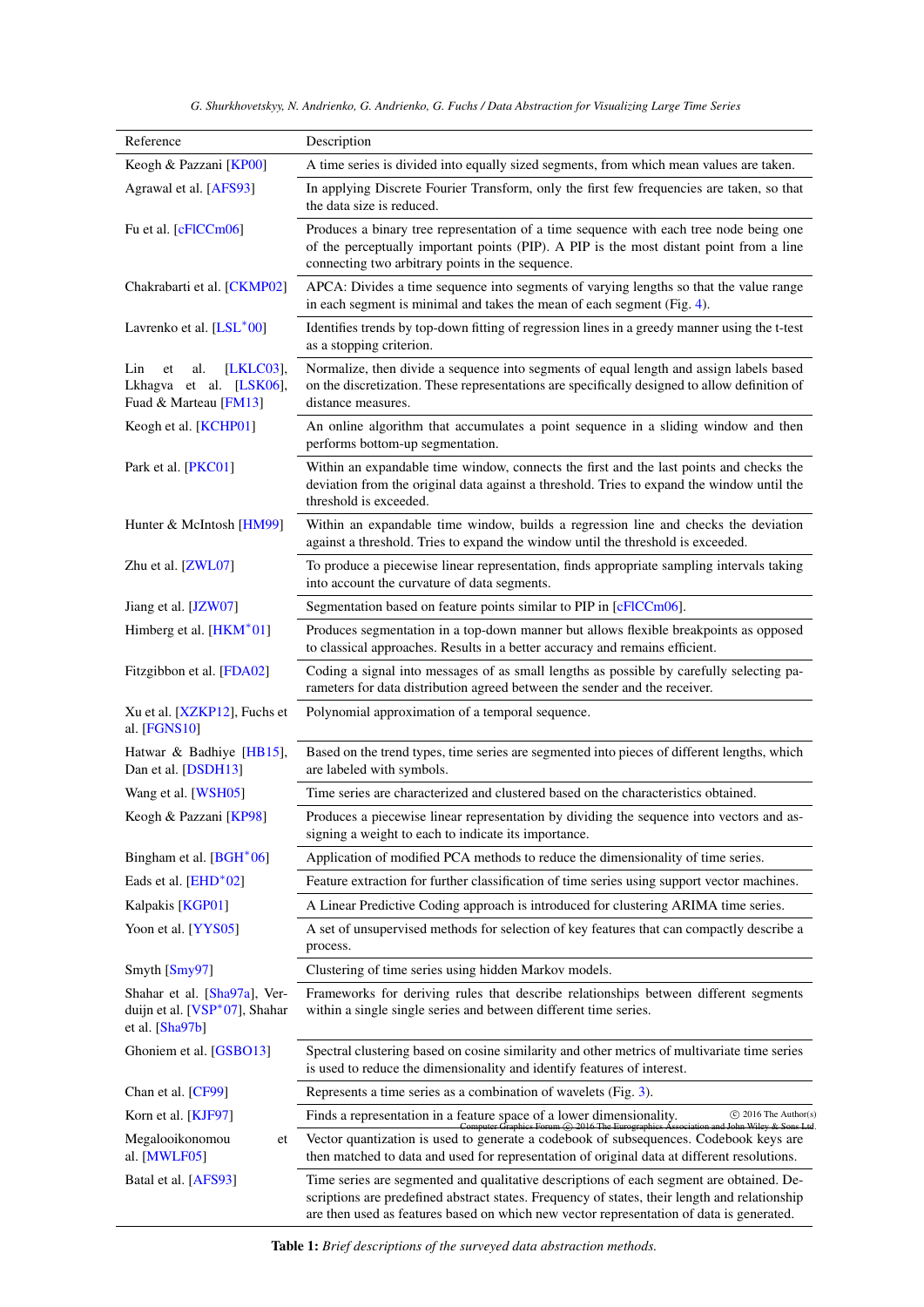<span id="page-15-1"></span>

|                                                                                                                                                                                                                                                                                                                                                                                                                                                                                                                                                                                                                                                                                                                                                                                         | Multivariate<br>Univariate | Streaming<br>Stationary | Symbolic       | Model | <b>Rules</b> | Clusters | Numeric values | Statistics | Trends | Events | Outliers | Cyclic variation | Indexing | Limited indexing | No indexing  | Entire-length | Pcws. Equi-Len | Pcws. Adapt. Len | System | Method |
|-----------------------------------------------------------------------------------------------------------------------------------------------------------------------------------------------------------------------------------------------------------------------------------------------------------------------------------------------------------------------------------------------------------------------------------------------------------------------------------------------------------------------------------------------------------------------------------------------------------------------------------------------------------------------------------------------------------------------------------------------------------------------------------------|----------------------------|-------------------------|----------------|-------|--------------|----------|----------------|------------|--------|--------|----------|------------------|----------|------------------|--------------|---------------|----------------|------------------|--------|--------|
| Reference                                                                                                                                                                                                                                                                                                                                                                                                                                                                                                                                                                                                                                                                                                                                                                               | Dim.                       | Data                    | Representation |       |              |          |                | Features   |        |        |          | Indexing         |          |                  | Partitioning |               |                | Paper            |        |        |
| Keogh & Pazzani [KP00]<br>Agrawal et al. [AFS93]<br>Fu et al. [cFlCCm06]<br>Chakrabarti et al. [CKMP02]<br>Lavrenko et al. [LSL*00]<br>Lin et al. [LKLC03]<br>Lkhagva et al. [LSK06]<br>Fuad & Marteau [FM13]<br>Keogh et al. [KCHP01]<br>Park et al. [PKC01]<br>Hunter & McIntosh [HM99]<br>Zhu et al. [ZWL07]<br>Jiang et al. [JZW07]<br>Himberg et al. [HKM*01]<br>Fitzgibbon et al. [FDA02]<br>Xu et al. [XZKP12]<br>Fuchs et al. [FGNS10]<br>Hatwar & Badhiye [HB15]<br>Dan et al. [DSDH13]<br>Wang et al. [WSH05]<br>Keogh & Pazzani [KP98]<br>Bingham et al. [BGH*06]<br>Eads et al. [EHD <sup>*02]</sup><br>Kalpakis [KGP01]<br>Yoon et al. [YYS05]<br>Smyth [Smy97]<br>Shahar et al. [Sha97a]<br>Verduijn et al. [VSP*07]<br>Shahar et al. [Sha97b]<br>Ghoniem et al. [GSBO13] |                            |                         |                |       |              |          |                |            |        |        |          |                  |          |                  |              |               |                |                  |        |        |
| Chan et al. [CF99]<br>Korn et al. [KJF97]<br>Megalooikonomou et al. [MWLF05]<br>Batal et al. [BSBH09]                                                                                                                                                                                                                                                                                                                                                                                                                                                                                                                                                                                                                                                                                   |                            |                         |                |       |              |          |                |            |        |        |          |                  |          |                  |              |               |                |                  |        |        |

<span id="page-15-0"></span>Table 2: *Data abstraction methods are assessed according to the dimensions defined in Section [5.](#page-11-0)*

c 2016 The Author(s) Computer Graphics Forum c 2016 The Eurographics Association and John Wiley & Sons Ltd.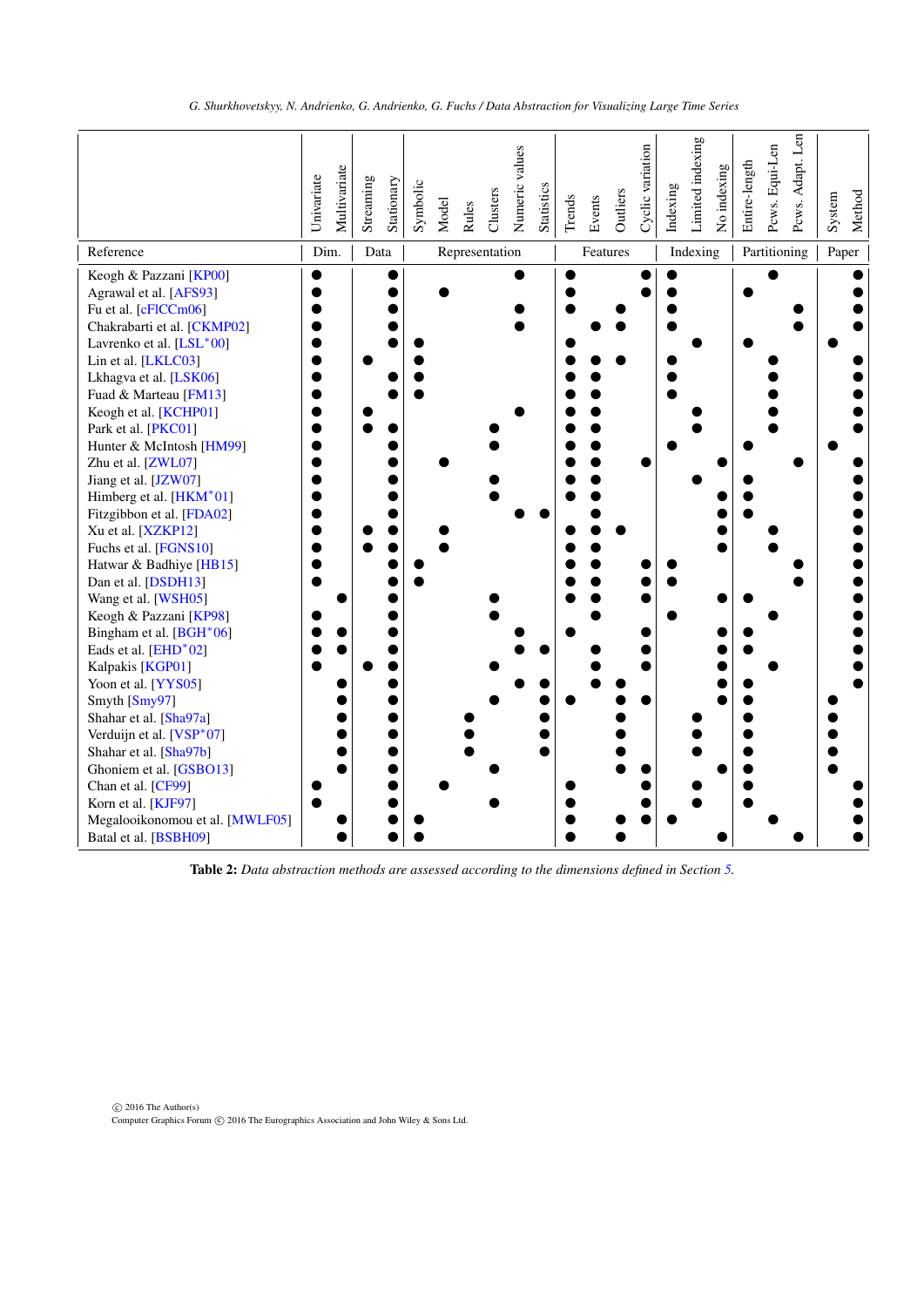#### <span id="page-16-1"></span>7.1. Error Boundaries

Our study of the literature has revealed that a lot effort is being put in deriving quality metrics for data abstractions [\[BTK11,](#page-18-27)[CWRY06\]](#page-18-6). It is important to be informed about the degree of abstraction to avoid oversimplification and loss of important features. An error bound guarantee is achieved by assuring that an algorithm will not produce approximations differing from the original data by more than a specified value.

Global error boundary. This is a guarantee that the sum of all errors across the entire length of a time series will not exceed a given value. Piecewise Polynomial Representation [\[FGNS10\]](#page-19-23) approximates time series segments with polynomials of arbitrary degree. By resorting to the least squares approximation over a sliding/growing time window, the authors achieve an online algorithm with a global error boundary.

Individual error boundary. This is a guarantee that any point in the approximated data will not differ from the corresponding point in the original data by more than a specified value. Discrete Fourier Transform [\[AFS93\]](#page-17-21) was proved to hold the lower bounding condition for its approximation.

No error boundary. In some cases, it turns out to be difficult to provide a proven error boundary although an algorithm may perform remarkably well compared to other approaches for which error boundaries have been stated.

One aspect that is often considered as a quality measure is how accurately the model preserves the distances between objects. However, some researchers claim that this measure is not sufficient for temporal data [\[LP11\]](#page-20-24). A deeper investigation and evaluation of quality measures for temporal data should be carried out.

#### 7.2. Parameters

Algorithms might require some parameterization that strongly affects the output.

Number of segments. Determines the level of accuracy of the output for algorithms involving time series partitioning. Piecewise Constant Approximation [\[KP00\]](#page-20-18) proposed by Keogh et al. takes  $k$  as the only input to determine the number of equi-sized segments the mean values from which will be taken for the representation.

Resolution. In a case when an algorithm produces a global approximation of time series, the user has to provide, instead of the number of segments, the number of the first coefficients, or the degree of polynomials, or the number of eigenwaves to be used in modeling the original data. This parameter can be referred to as the resolution of the abstraction.

Error bound. This is often an additional parameter, but it may also be the only parameter required by an algorithm. Approaches that consider the total error bound calculate the sum of residues at all data points. If it exceeds the specified value, the previous approximation is refined so that the the bound is met. Unlike a total error bound, that considers the sum of all errors, an individual error bound is aimed at preserving the distance between each original data point and its approximation at a certain value which must not be exceeded.

Non-parametrized. Some algorithms do not take any parameters and can produce approximation with default settings or derive such in an automated manner by heuristics.

As noted by Aigner et al. [\[AMM](#page-17-2)<sup>\*</sup>08a], the user's ability to tune parameters is an important aspect of the usability of a system or method. At the same time, it is difficult to evaluate how easy or difficult is each approach for different groups of users in different contexts.

#### 7.3. Temporal Characteristics

Aigner et al. [\[AMM](#page-17-2)<sup>\*</sup>08a] emphasize that time should be respected as an independent dimension when visualizing temporal data; however, the authors admit that even those methods that do not respect time as an independent dimension can be applicable to time series data. An example is Principal Component Analysis [\[Jol02\]](#page-19-8), which has been successfully applied to time series without extracting time as a separate dimension [\[BDA11\]](#page-17-23). Hence, even though time should be dealt with in a special way, analytical methods that do not do this may still be capable of producing meaningful results. Consequently, this work could be extended by considering abstraction techniques from the domains of data mining other than time series mining.

#### <span id="page-16-0"></span>8. Conclusion

We have described the challenges of large time series visualization and substantiated the need for abstraction. We have discussed the requirements that need to be considered to find a suitable abstraction method for time series visualization.

Our contribution is two-fold. First, we propose a framework for the classification of time series abstraction algorithms that specifies and justifies the essential criteria for informed method selection. Second, we provide a classification of a large number of existing abstraction methods, which can be practically used for method selection. It is challenging to make an exhaustive survey of all time series abstraction methods. However, we believe that the framework we presented, along with the proposed directions for its extension (Section [7\)](#page-13-1), provides a good opportunity for obtaining a unified picture of data abstraction for large time series and will prove useful for visualization designers, who would be able to either use our model as is or customize/extend it based on their vision.

We believe that this work can facilitate the pursuit of a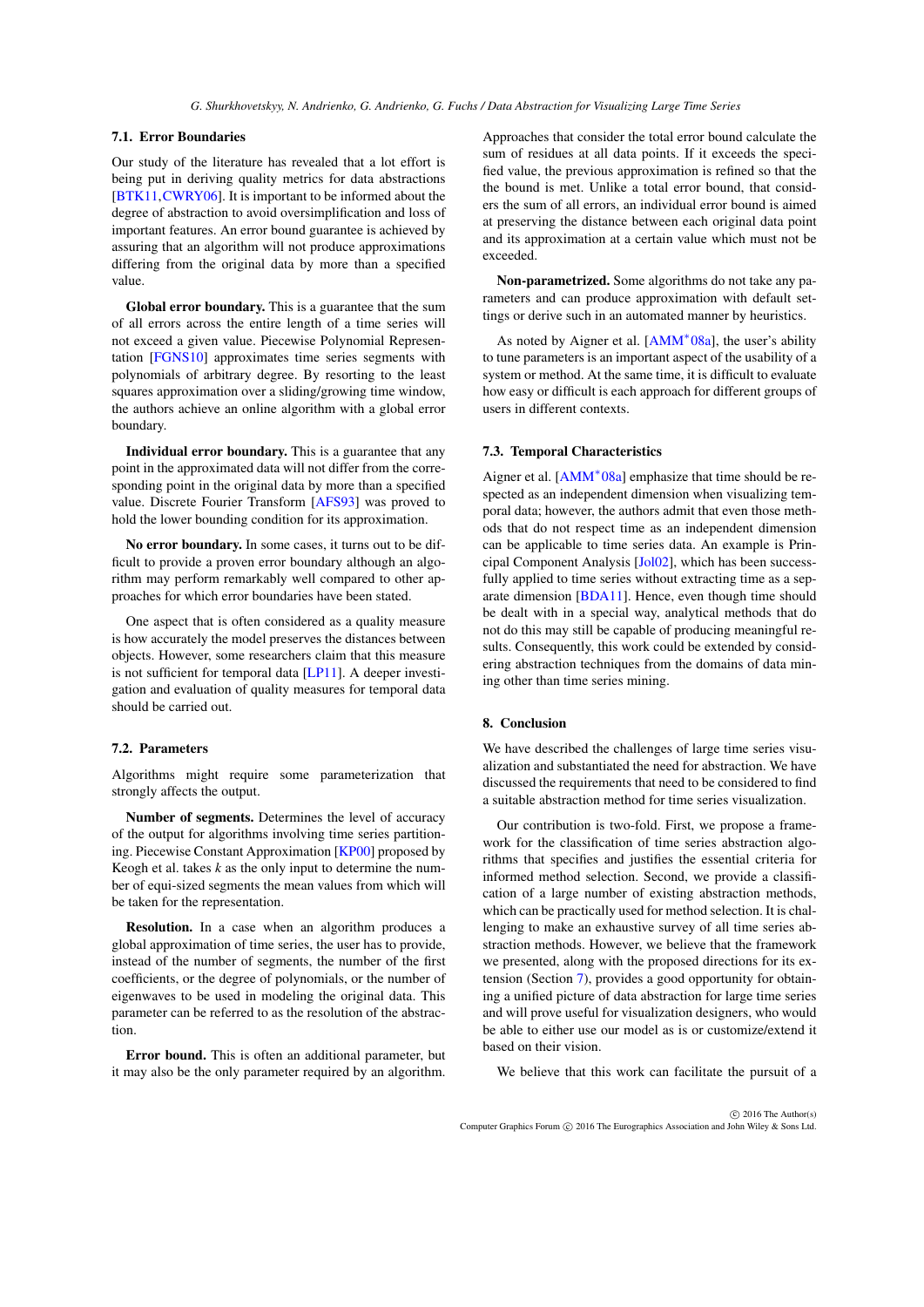closer integration of computational and visual methods in visual analytics systems.

#### References

- <span id="page-17-5"></span>[AA05] ANDRIENKO N., ANDRIENKO G.: *Exploratory Analysis of Spatial and Temporal Data: A Systematic Approach*. Springer-Verlag New York, Inc., Secaucus, NJ, USA, 2005. [2,](#page-2-1) [10](#page-10-0)
- <span id="page-17-7"></span>[AA17] ANDRIENKO N., ANDRIENKO G.: State transition graphs for semantic analysis of movement behaviours. *Information Visualization ?*, ? (2017), 1473871617692841. [doi:](http://dx.doi.org/10.1177/1473871617692841) [10.1177/1473871617692841](http://dx.doi.org/10.1177/1473871617692841). [2,](#page-2-1) [9](#page-9-0)
- <span id="page-17-6"></span>[AAB∗10] ANDRIENKO G., ANDRIENKO N., BREMM S., SCHRECK T., LANDESBERGER T. V., BAK P., KEIM D.: Spacein-Time and Time-in-Space Self-Organizing Maps for Exploring Spatiotemporal Patterns. *Computer Graphics Forum* (2010). [2,](#page-2-1) [9](#page-9-0)
- <span id="page-17-14"></span>[AAF16] ANDRIENKO G., ANDRIENKO N., FUCHS G.: Understanding movement data quality. *Journal of Location Based Services 10*, 1 (2016), 31–46. URL: [http:](http://dx.doi.org/10.1080/17489725.2016.1169322) [//dx.doi.org/10.1080/17489725.2016.1169322](http://dx.doi.org/10.1080/17489725.2016.1169322), [doi:10.1080/17489725.2016.1169322](http://dx.doi.org/10.1080/17489725.2016.1169322). [8](#page-8-0)
- <span id="page-17-18"></span>[AAM∗10] ANDRIENKO G., ANDRIENKO N., MLADENOV M., MOCK M., POELITZ C.: Extracting events from spatial time series. In *2010 14th International Conference Information Visualisation* (2010), IEEE, pp. 48–53. [10](#page-10-0)
- <span id="page-17-20"></span>[ACD∗06] ADLASSNIG K.-P., COMBI C., DAS A. K., KERAVNOU E. T., POZZI G.: Temporal representation and reasoning in medicine: Research directions and challenges. *Artificial Intelligence in Medicine 38*, 2 (2006), Temporal Representation and Reasoning in Medicine. URL: [http://www.sciencedirect.com/](http://www.sciencedirect.com/science/article/pii/S0933365706001412) [science/article/pii/S0933365706001412](http://www.sciencedirect.com/science/article/pii/S0933365706001412). [12](#page-12-0)
- <span id="page-17-12"></span>[Ado95] ADORF H.-M.: Interpolation of Irregularly Sampled Data Series—A Survey. In *Astronomical Data Analysis Software and Systems IV* (1995), Shaw R. A., Payne H. E., Hayes J. J. E., (Eds.), vol. 77 of *Astronomical Society of the Pacific Conference Series*, p. 460. [8](#page-8-0)
- <span id="page-17-17"></span>[AES05] AMAR R., EAGAN J., STASKO J.: Low-level components of analytic activity in information visualization. In *Proceedings of the Proceedings of the 2005 IEEE Symposium on Information Visualization* (Washington, DC, USA, 2005), INFOVIS '05, IEEE Computer Society, pp. 15– . URL: [http://dx.doi.org/10.1109/INFOVIS.](http://dx.doi.org/10.1109/INFOVIS.2005.24) [2005.24](http://dx.doi.org/10.1109/INFOVIS.2005.24), [doi:10.1109/INFOVIS.2005.24](http://dx.doi.org/10.1109/INFOVIS.2005.24). [9](#page-9-0)
- <span id="page-17-21"></span>[AFS93] AGRAWAL R., FALOUTSOS C., SWAMI A. N.: Efficient similarity search in sequence databases. In *Proceedings of the 4th International Conference on Foundations of Data Organization and Algorithms* (London, UK, UK, 1993), FODO '93, Springer-Verlag, pp. 69–84. URL: [http://dl.acm.org/](http://dl.acm.org/citation.cfm?id=645415.652239) [citation.cfm?id=645415.652239](http://dl.acm.org/citation.cfm?id=645415.652239). [12,](#page-12-0) [14,](#page-14-1) [15,](#page-15-1) [16](#page-16-1)
- <span id="page-17-19"></span>[AKMM11] AIGNER W., KAINZ C., MA R. K. K., MIKSCH S.: Bertin was right: An empirical evaluation of indexing to compare multivariate time-series data using line plots. *Comput. Graph. Forum 30*, 1 (2011), 215–228. [11](#page-11-1)
- <span id="page-17-0"></span>[AMM∗07] AIGNER W., MIKSCH S., MÜLLER W., SCHU-MANN H., TOMINSKI C.: Visualizing time-oriented dataa systematic view. *Comput. Graph. 31*, 3 (June 2007), 401–409. URL: [http://dx.doi.org/10.1016/j.cag.](http://dx.doi.org/10.1016/j.cag.2007.01.030) [2007.01.030](http://dx.doi.org/10.1016/j.cag.2007.01.030), [doi:10.1016/j.cag.2007.01.030](http://dx.doi.org/10.1016/j.cag.2007.01.030). [1,](#page-1-0) [4,](#page-4-1) [5,](#page-5-1) [7](#page-7-1)
- <span id="page-17-2"></span>[AMM∗08a] AIGNER W., MIKSCH S., MULLER W., SCHU-MANN H., TOMINSKI C.: Visual methods for ana-

lyzing time-oriented data. *IEEE Transactions on Visualization and Computer Graphics 14*, 1 (2008), 47– 60. [doi:http://doi.ieeecomputersociety.org/](http://dx.doi.org/http://doi.ieeecomputersociety.org/10.1109/TVCG.2007.70415) [10.1109/TVCG.2007.70415](http://dx.doi.org/http://doi.ieeecomputersociety.org/10.1109/TVCG.2007.70415). [2,](#page-2-1) [3,](#page-3-0) [16](#page-16-1)

- <span id="page-17-8"></span>[AMM<sup>\*</sup>08b] AIGNER W., MIKSCH S., MULLER W., SCHU-<br>MANN H., TOMINSKI C.: Visual methods for ana-MANN H., TOMINSKI C.: lyzing time-oriented data. *IEEE Transactions on Visualization and Computer Graphics 14*, 1 (2008), 47– 60. [doi:http://doi.ieeecomputersociety.org/](http://dx.doi.org/http://doi.ieeecomputersociety.org/10.1109/TVCG.2007.70415) [10.1109/TVCG.2007.70415](http://dx.doi.org/http://doi.ieeecomputersociety.org/10.1109/TVCG.2007.70415). [2,](#page-2-1) [4,](#page-4-1) [5,](#page-5-1) [7,](#page-7-1) [10](#page-10-0)
- <span id="page-17-4"></span>[AMST11] AIGNER W., MIKSCH S., SCHUMANN H., TOMIN-SKI C.: *Visualization of Time-Oriented Data*, 1st ed. Springer Publishing Company, Incorporated, 2011. [2,](#page-2-1) [5,](#page-5-1) [7,](#page-7-1) [9](#page-9-0)
- <span id="page-17-11"></span>[ASP∗05] ARIS A., SHNEIDERMAN B., PLAISANT C., SHMUELI G., JANK W.: Representing unevenly-spaced time series data for visualization and interactive exploration. In *IFIP Conference on Human-Computer Interaction* (2005), Springer, pp. 835–846. [7,](#page-7-1) [8](#page-8-0)
- <span id="page-17-16"></span>[BBG∗09] BLAAS J., BOTHA C., GRUNDY E., JONES M., LARAMEE R., POST F.: Smooth graphs for visual exploration of higher-order state transitions. *Visualization and Computer Graphics, IEEE Transactions on 15*, 6 (2009), 969–976. [9](#page-9-0)
- <span id="page-17-23"></span>[BDA11] BANKÓ Z., DOBOS L., ABONYI J.: Dynamic principal component analysis in multivariate time-series segmentation. *Conservation, Information, Evolution-towards a sustainable engineering and economy 1*, 1 (2011), 11–24. [16](#page-16-1)
- <span id="page-17-9"></span>[BDF∗15] BERNARD J., DABERKOW D., FELLNER D., FIS-CHER K., KOEPLER O., KOHLHAMMER J., RUNNWERTH M., RUPPERT T., SCHRECK T., SENS I.: Visinfo: a digital library system for time series research data based on exploratory search—a user-centered design approach. *International Journal on Digital Libraries 16*, 1 (2015), 37–59. URL: [http:](http://dx.doi.org/10.1007/s00799-014-0134-y) [//dx.doi.org/10.1007/s00799-014-0134-y](http://dx.doi.org/10.1007/s00799-014-0134-y), [doi:](http://dx.doi.org/10.1007/s00799-014-0134-y) [10.1007/s00799-014-0134-y](http://dx.doi.org/10.1007/s00799-014-0134-y). [5](#page-5-1)
- <span id="page-17-13"></span>[BEMR05] BEYGELZIMER A., ERDOGAN E., MA S., RISH I.: Statictical models for unequally spaced time series. In *Proceedings of the 2005 SIAM International Conference on Data Mining, SDM 2005, Newport Beach, CA, USA, April 21- 23, 2005* (2005), pp. 626–630. URL: [http://dx.doi.](http://dx.doi.org/10.1137/1.9781611972757.74) [org/10.1137/1.9781611972757.74](http://dx.doi.org/10.1137/1.9781611972757.74), [doi:10.1137/](http://dx.doi.org/10.1137/1.9781611972757.74) [1.9781611972757.74](http://dx.doi.org/10.1137/1.9781611972757.74). [8](#page-8-0)
- <span id="page-17-15"></span>[Ber83] BERTIN J.: *Semiology of Graphics*. University of Wisconsin Press, 1983. [9,](#page-9-0) [11](#page-11-1)
- <span id="page-17-10"></span>[Ber15] BERNARD J.: *Exploratory search in time-oriented primary data*. PhD thesis, Technische Universität, Darmstadt, December 2015. URL: [http://tuprints.ulb.](http://tuprints.ulb.tu-darmstadt.de/5173/) [tu-darmstadt.de/5173/](http://tuprints.ulb.tu-darmstadt.de/5173/). [6,](#page-6-1) [8](#page-8-0)
- <span id="page-17-22"></span>[BGH∗06] BINGHAM E., GIONIS A., HAIMINEN N., HIISILÄ H., MANNILA H., TERZI E.: Segmentation and dimensionality reduction. In *Proceedings of the Sixth SIAM International Conference on Data Mining, April 20-22, 2006, Bethesda, MD, USA* (2006), pp. 372–383. URL: [http://dx.doi.](http://dx.doi.org/10.1137/1.9781611972764.33) [org/10.1137/1.9781611972764.33](http://dx.doi.org/10.1137/1.9781611972764.33), [doi:10.1137/](http://dx.doi.org/10.1137/1.9781611972764.33) [1.9781611972764.33](http://dx.doi.org/10.1137/1.9781611972764.33). [14,](#page-14-1) [15](#page-15-1)
- <span id="page-17-3"></span>[BL09] BERTINI E., LALANNE D.: Surveying the complementary role of automatic data analysis and visualization in knowledge discovery. In *Proceedings of the ACM SIGKDD Workshop on Visual Analytics and Knowledge Discovery: Integrating Automated Analysis with Interactive Exploration* (2009), ACM, pp. 12–20. [2](#page-2-1)
- <span id="page-17-1"></span>[BL10] BERTINI E., LALANNE D.: Investigating and reflecting on the integration of automatic data analysis and visualization in knowledge discovery. *ACM SIGKDD Explorations Newsletter 11*, 2 (2010), 9–18. [2](#page-2-1)

Computer Graphics Forum  $\odot$  2016 The Eurographics Association and John Wiley & Sons Ltd.

 $\odot$  2016 The Author(s)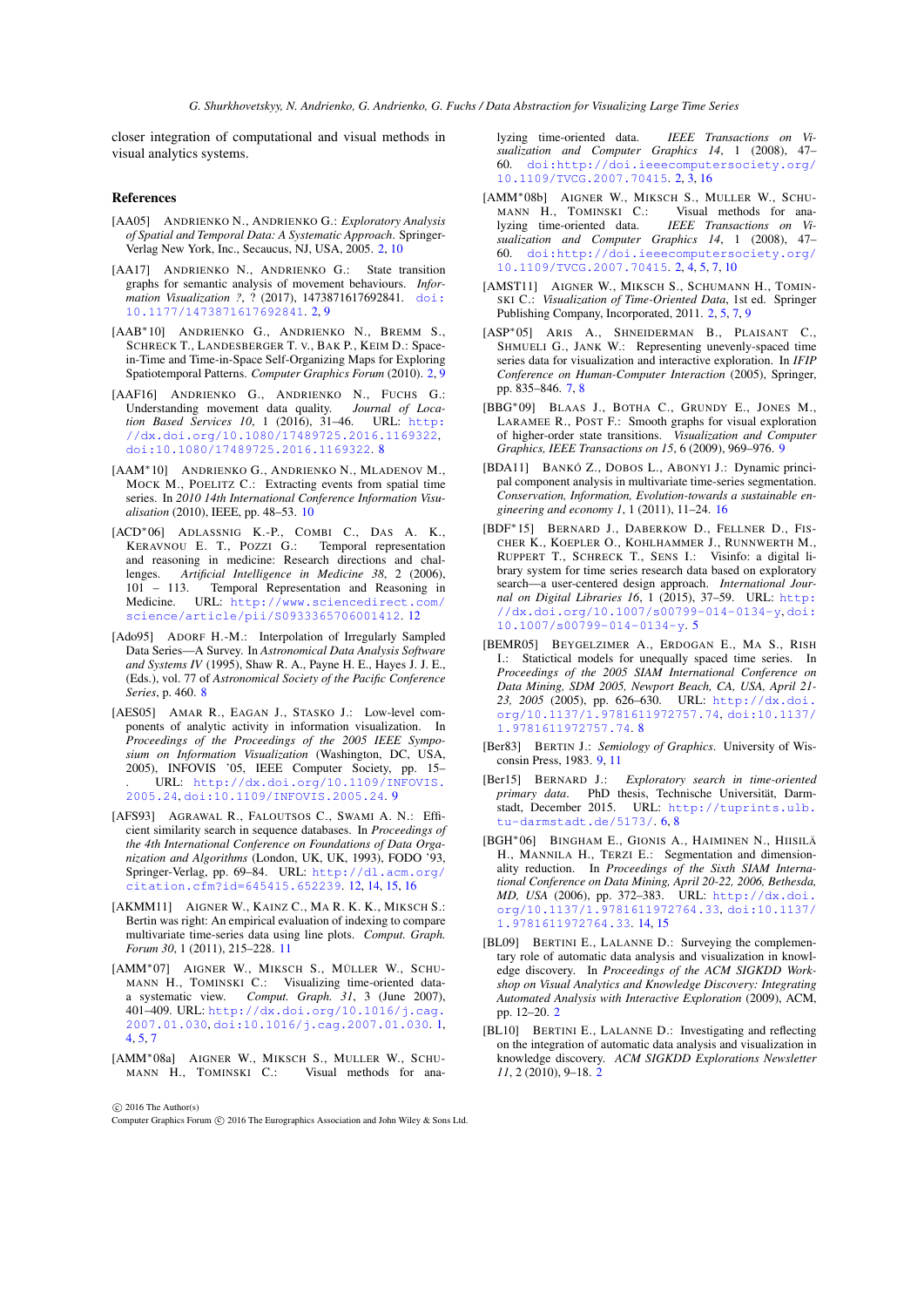- <span id="page-18-21"></span>[BM13] BREHMER M., MUNZNER T.: A multi-level typology of abstract visualization tasks. *IEEE Trans. Visualization and Computer Graphics (TVCG) (Proc. InfoVis) 19*, 12 (2013), 2376– 2385. [9](#page-9-0)
- <span id="page-18-16"></span>[BRG∗12] BERNARD J., RUPPERT T., GOROLL O., MAY T., KOHLHAMMER J.: Visual-interactive preprocessing of time series data. In *Proceedings of SIGRAD 2012; Interactive Visual Analysis of Data; November 29-30; 2012; Växjö; Sweden* (2012), no. 081, Linköping University Electronic Press, pp. 39–48. [6,](#page-6-1) [8](#page-8-0)
- <span id="page-18-26"></span>[BSBH09] BATAL I., SACCHI L., BELLAZZI R., HAUSKRECHT M.: Multivariate time series classification with temporal abstractions. [15](#page-15-1)
- <span id="page-18-9"></span>[BSH94] BEDERSON B. B., STEAD L., HOLLAN J. D.: Pad++: Advances in multiscale interfaces. In *Conference Companion on Human Factors in Computing Systems* (New York, NY, USA, 1994), CHI '94, ACM, pp. 315–316. URL: [http:](http://doi.acm.org/10.1145/259963.260379) [//doi.acm.org/10.1145/259963.260379](http://doi.acm.org/10.1145/259963.260379), [doi:10.](http://dx.doi.org/10.1145/259963.260379) [1145/259963.260379](http://dx.doi.org/10.1145/259963.260379). [3](#page-3-0)
- <span id="page-18-2"></span>[BSH∗16a] BACH B., SHI C., HEULOT N., MADHYASTHA T., GRABOWSKI T., DRAGICEVIC P.: Time curves: Folding time to visualize patterns of temporal evolution in data. *IEEE Transactions on Visualization and Computer Graphics 22*, 1 (Jan 2016), 559–568. [2](#page-2-1)
- <span id="page-18-4"></span>[BSH∗16b] BACH B., SHI C., HEULOT N., MADHYASTHA T., GRABOWSKI T., DRAGICEVIC P.: Time curves: Folding time to visualize patterns of temporal evolution in data. *IEEE transactions on visualization and computer graphics 22*, 1 (2016), 559– 568. [3](#page-3-0)
- <span id="page-18-27"></span>[BTK11] BERTINI E., TATU A., KEIM D.: Quality metrics in high-dimensional data visualization: An overview and systematization. *Visualization and Computer Graphics, IEEE Transactions on 17*, 12 (2011), 2203–2212. [16](#page-16-1)
- <span id="page-18-3"></span>[BW08] BYRON L., WATTENBERG M.: Stacked graphs - geometry & aesthetics. IEEE Transactions on Visual-– geometry & aesthetics. *IEEE Transactions on Visualization and Computer Graphics 14*, 6 (Nov. 2008), 1245– 1252. URL: [http://dx.doi.org/10.1109/TVCG.](http://dx.doi.org/10.1109/TVCG.2008.166) [2008.166](http://dx.doi.org/10.1109/TVCG.2008.166), [doi:10.1109/TVCG.2008.166](http://dx.doi.org/10.1109/TVCG.2008.166). [3](#page-3-0)
- <span id="page-18-24"></span>[CF99] CHAN K.-P., FU A.-C.: Efficient time series matching by wavelets. In *Data Engineering, 1999. Proceedings., 15th International Conference on* (Mar 1999), pp. 126–133. [doi:](http://dx.doi.org/10.1109/ICDE.1999.754915) [10.1109/ICDE.1999.754915](http://dx.doi.org/10.1109/ICDE.1999.754915). [12,](#page-12-0) [13,](#page-13-4) [14,](#page-14-1) [15](#page-15-1)
- <span id="page-18-12"></span>[cFlCCm06] CHUNG FU T., LAI CHUNG F., CHAK-MAN N.: Financial Time Series Segmentation based on Specialized Binary Tree Representation. In *Int. Conf. on Data Mining* (2006), pp. 3– 9. [3,](#page-3-0) [14,](#page-14-1) [15](#page-15-1)
- <span id="page-18-8"></span>[Chi00] CHI E. H.: A taxonomy of visualization techniques using the data state reference model. In *Information Visualization, 2000. InfoVis 2000. IEEE Symposium on* (2000), pp. 69–75. [doi:10.1109/INFVIS.2000.885092](http://dx.doi.org/10.1109/INFVIS.2000.885092). [3,](#page-3-0) [4,](#page-4-1) [5](#page-5-1)
- <span id="page-18-23"></span>[CKMP02] CHAKRABARTI K., KEOGH E., MEHROTRA S., PAZZANI M.: Locally adaptive dimensionality reduction for indexing large time series databases. *ACM Trans. Database Syst. 27*, 2 (June 2002), 188–228. URL: [http:](http://doi.acm.org/10.1145/568518.568520) [//doi.acm.org/10.1145/568518.568520](http://doi.acm.org/10.1145/568518.568520), [doi:10.](http://dx.doi.org/10.1145/568518.568520) [1145/568518.568520](http://dx.doi.org/10.1145/568518.568520). [12,](#page-12-0) [13,](#page-13-4) [14,](#page-14-1) [15](#page-15-1)
- <span id="page-18-14"></span>[CKPS10] COMBI C., KERAVNOU-PAPAILIOU E., SHAHAR Y.: Temporal information systems in medicine, 2010. [5](#page-5-1)
- <span id="page-18-7"></span>[CMS99] CARD S. K., MACKINLAY J. D., SHNEIDERMAN B. (Eds.): *Readings in Information Visualization: Using Vision to Think*. Morgan Kaufmann Publishers Inc., San Francisco, CA, USA, 1999. [3,](#page-3-0) [4,](#page-4-1) [5](#page-5-1)
- <span id="page-18-0"></span>[CRC03] CEGLAR A., RODDICK J. F., CALDER P.: Managing

data mining technologies in organizations. IGI Global, Hershey, PA, USA, 2003, ch. Guiding Knowledge Discovery Through Interactive Data Mining, pp. 45–87. URL: [http://dl.acm.](http://dl.acm.org/citation.cfm?id=778595.778606) [org/citation.cfm?id=778595.778606](http://dl.acm.org/citation.cfm?id=778595.778606). [1](#page-1-0)

- <span id="page-18-6"></span>[CWRY06] CUI Q., WARD M., RUNDENSTEINER E., YANG J.: Measuring data abstraction quality in multiresolution visualizations. *Visualization and Computer Graphics, IEEE Transactions on 12*, 5 (Sept 2006), 709–716. [doi:10.1109/TVCG.2006.](http://dx.doi.org/10.1109/TVCG.2006.161) [161](http://dx.doi.org/10.1109/TVCG.2006.161). [3,](#page-3-0) [16](#page-16-1)
- <span id="page-18-20"></span>[DB16] DAGUM E., BIANCONCINI S.: *Seasonal Adjustment Methods and Real Time Trend-Cycle Estimation*. Statistics for Social and Behavioral Sciences. Springer International Publishing, 2016. URL: [https://books.google.de/books?](https://books.google.de/books?id=K-t6DAAAQBAJ) [id=K-t6DAAAQBAJ](https://books.google.de/books?id=K-t6DAAAQBAJ). [8,](#page-8-0) [10](#page-10-0)
- <span id="page-18-10"></span>[DE02] DIX A., ELLIS G.: By chance enhancing interaction with large data sets through statistical sampling. In *Proceedings of the Working Conference on Advanced Visual Interfaces* (New York, NY, USA, 2002), AVI '02, ACM, pp. 167–176. URL: [http://](http://doi.acm.org/10.1145/1556262.1556289) [doi.acm.org/10.1145/1556262.1556289](http://doi.acm.org/10.1145/1556262.1556289), [doi:10.](http://dx.doi.org/10.1145/1556262.1556289) [1145/1556262.1556289](http://dx.doi.org/10.1145/1556262.1556289). [3](#page-3-0)
- <span id="page-18-11"></span>[DGM97] DAS G., GUNOPULOS D., MANNILA H.: Finding similar time series. In *Proceedings of the First European Symposium on Principles of Data Mining and Knowledge Discovery* (London, UK, UK, 1997), PKDD '97, Springer-Verlag, pp. 88– 100. URL: [http://dl.acm.org/citation.cfm?id=](http://dl.acm.org/citation.cfm?id=645801.669017) [645801.669017](http://dl.acm.org/citation.cfm?id=645801.669017). [3](#page-3-0)
- <span id="page-18-19"></span>[DGM∗01] DACOROGNA M., GENÇAY R., MULLER U., PICTET O., OLSEN R.: *An Introduction to High-Frequency Finance*. Elsevier Science, 2001. URL: [https://books.](https://books.google.de/books?id=dobO95EBcqsC) [google.de/books?id=dobO95EBcqsC](https://books.google.de/books?id=dobO95EBcqsC). [8](#page-8-0)
- <span id="page-18-25"></span>[DSDH13] DAN J., SHI W., DONG F., HIROTA K.: Piecewise trend approximation: A ratio-based time series repre-<br>sentation. Abstr. Appl. Anal. 2013. Special Issue (2013). sentation. *Abstr. Appl. Anal. 2013, Special Issue* (2013), URL: [http://dx.doi.org/10.1155/2013/](http://dx.doi.org/10.1155/2013/603629) [603629](http://dx.doi.org/10.1155/2013/603629), [doi:10.1155/2013/603629](http://dx.doi.org/10.1155/2013/603629). [14,](#page-14-1) [15](#page-15-1)
- <span id="page-18-1"></span>[DSP∗17] D<sup>U</sup> F., SHNEIDERMAN B., PLAISANT C., MALIK S., PERER A.: Coping with volume and variety in temporal event sequences: Strategies for sharpening analytic focus. *IEEE Transactions on Visualization and Computer Graphics 23*, 6 (June 2017), 1636–1649. [doi:10.1109/TVCG.2016.2539960](http://dx.doi.org/10.1109/TVCG.2016.2539960). [1,](#page-1-0) [2,](#page-2-1) [4,](#page-4-1) [9](#page-9-0)
- <span id="page-18-15"></span>[DTS∗08] DING H., TRAJCEVSKI G., SCHEUERMANN P., WANG X., KEOGH E.: Querying and mining of time series data: experimental comparison of representations and distance measures. *Proceedings of the VLDB Endowment 1*, 2 (2008), 1542– 1552. [6](#page-6-1)
- <span id="page-18-5"></span>[EA12] ESLING P., AGON C.: Time-series data mining. *ACM Comput. Surv. 45*, 1 (Dec. 2012), 12:1–12:34. URL: [http://](http://doi.acm.org/10.1145/2379776.2379788) [doi.acm.org/10.1145/2379776.2379788](http://doi.acm.org/10.1145/2379776.2379788), [doi:10.](http://dx.doi.org/10.1145/2379776.2379788) [1145/2379776.2379788](http://dx.doi.org/10.1145/2379776.2379788). [3,](#page-3-0) [6,](#page-6-1) [9,](#page-9-0) [10](#page-10-0)
- <span id="page-18-22"></span>[EAE05] ELFEKY M. G., AREF W. G., ELMAGARMID A. K.: Periodicity detection in time series databases. *IEEE Transactions on Knowledge and Data Engineering 17*, 7 (2005), 875–887. [12](#page-12-0)
- <span id="page-18-17"></span>[Eck14] ECKNER A.: A framework for the analysis of unevenly spaced time series data. *Preprint. Available at: http://eckner. com/papers/unevenly\_spaced\_time\_series\_analysis.pdf* (July 2014). [8](#page-8-0)
- <span id="page-18-18"></span>[Eck17] ECKNER A.: Algorithms for unevenly spaced time series: Moving averages and other rolling operators. *Preprint. Available at: http://eckner. com/papers/Algorithms for Unevenly Spaced Time Series.pdf* (July 2017). [8](#page-8-0)
- <span id="page-18-13"></span>[ED07] ELLIS G., DIX A.: A taxonomy of clutter reduction for

 $\circled{c}$  2016 The Author(s) Computer Graphics Forum  $\odot$  2016 The Eurographics Association and John Wiley & Sons Ltd.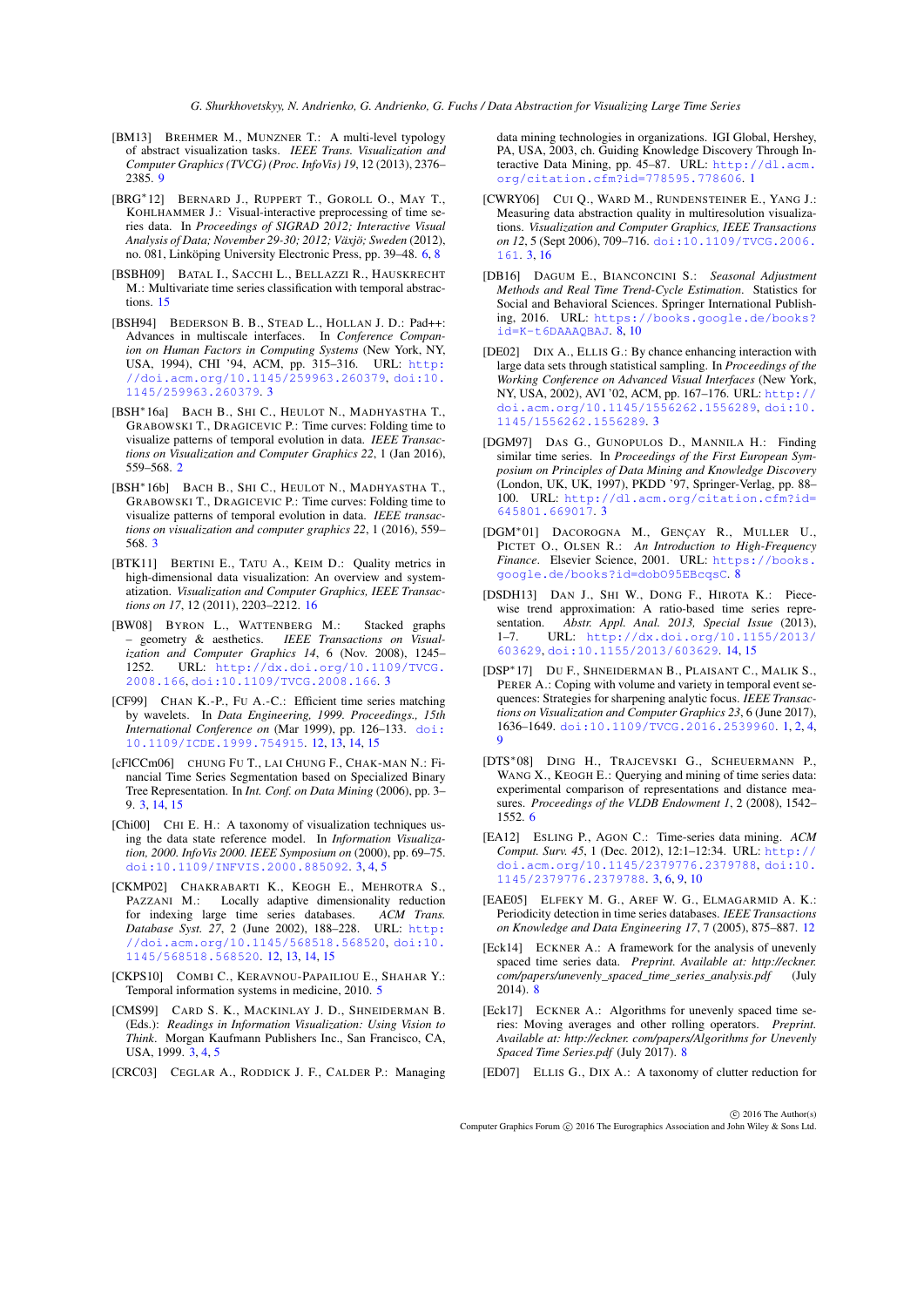information visualisation. *Visualization and Computer Graphics, IEEE Transactions on 13, 6 (Nov 2007), 1216–1223. [doi:10.](http://dx.doi.org/10.1109/TVCG.2007.70535)* [1109/TVCG.2007.70535](http://dx.doi.org/10.1109/TVCG.2007.70535). [4](#page-4-1)

- <span id="page-19-4"></span>[EF10] ELMQVIST N., FEKETE J.-D.: Hierarchical aggregation for information visualization: Overview, techniques, and design guidelines. *IEEE Transactions on Visualization and Computer Graphics 16*, 3 (2010), 439–454. [doi:http://doi.ieeecomputersociety.org/10.](http://dx.doi.org/http://doi.ieeecomputersociety.org/10.1109/TVCG.2009.84) [1109/TVCG.2009.84](http://dx.doi.org/http://doi.ieeecomputersociety.org/10.1109/TVCG.2009.84). [3,](#page-3-0) [4](#page-4-1)
- <span id="page-19-25"></span>[EHD∗02] EADS D. R., HILL D., DAVIS S., PERKINS S. J., M<sup>A</sup> J., PORTER R. B., THEILER J. P.: Genetic algorithms and support vector machines for time series classification, 2002. URL: <http://dx.doi.org/10.1117/12.453526>, [doi:10.](http://dx.doi.org/10.1117/12.453526) [1117/12.453526](http://dx.doi.org/10.1117/12.453526). [14,](#page-14-1) [15](#page-15-1)
- <span id="page-19-22"></span>[FDA02] FITZGIBBON L., DOWE D., ALLISON L.: Changepoint estimation using new minimum message length approximations. In *PRICAI 2002: Trends in Artificial Intelligence*, Ishizuka M., Sattar A., (Eds.), vol. 2417 of *Lecture Notes in Computer Science*. Springer Berlin Heidelberg, 2002, pp. 244–254. URL: [http://dx.doi.org/10.1007/3-540-45683-X\\_28](http://dx.doi.org/10.1007/3-540-45683-X_28), [doi:10.1007/3-540-45683-X\\_28](http://dx.doi.org/10.1007/3-540-45683-X_28). [14,](#page-14-1) [15](#page-15-1)
- <span id="page-19-1"></span>[Fek13] FEKETE J.: Visual analytics infrastructures: From data management to exploration. *IEEE Computer 46*, 7 (2013), 22– 29. URL: [http://dx.doi.org/10.1109/MC.2013.](http://dx.doi.org/10.1109/MC.2013.120) [120](http://dx.doi.org/10.1109/MC.2013.120), [doi:10.1109/MC.2013.120](http://dx.doi.org/10.1109/MC.2013.120). [1](#page-1-0)
- <span id="page-19-23"></span>[FGNS10] FUCHS E., GRUBER T., NITSCHKE J., SICK B.: Online segmentation of time series based on polyno-<br>mial least-squares approximations. IEEE Trans. Pattern mial least-squares approximations. *Anal. Mach. Intell. 32*, 12 (Dec. 2010), 2232–2245. URL: <http://dx.doi.org/10.1109/TPAMI.2010.44>, [doi:10.1109/TPAMI.2010.44](http://dx.doi.org/10.1109/TPAMI.2010.44). [14,](#page-14-1) [15,](#page-15-1) [16](#page-16-1)
- <span id="page-19-17"></span>[FM13] FUAD M. M. M., MARTEAU P.: Towards a faster symbolic aggregate approximation method. *CoRR abs/1301.5871* (2013). URL: <http://arxiv.org/abs/1301.5871>. [14,](#page-14-1) [15](#page-15-1)
- <span id="page-19-13"></span>[FPSS96] FAYYAD U., PIATETSKY-SHAPIRO G., SMYTH P.: From data mining to knowledge discovery in databases. *AI magazine 17*, 3 (1996), 37. [10](#page-10-0)
- <span id="page-19-6"></span>[Fra98] FRANK A. U.: Different types of" times" in gls. *Spatial and temporal reasoning in geographic information systems* (1998), 40. [4](#page-4-1)
- <span id="page-19-5"></span>[FRM94] FALOUTSOS C., RANGANATHAN M., MANOLOPOU-LOS Y.: Fast subsequence matching in time-series databases. *SIGMOD Rec. 23*, 2 (May 1994), 419–429. URL: [http:](http://doi.acm.org/10.1145/191843.191925) [//doi.acm.org/10.1145/191843.191925](http://doi.acm.org/10.1145/191843.191925), [doi:10.](http://dx.doi.org/10.1145/191843.191925) [1145/191843.191925](http://dx.doi.org/10.1145/191843.191925). [3](#page-3-0)
- <span id="page-19-0"></span>[Fu11] FU T.-C.: A review on time series data mining. *Eng. Appl. Artif. Intell. 24*, 1 (Feb. 2011), 164–181. URL: [http://dx.](http://dx.doi.org/10.1016/j.engappai.2010.09.007) [doi.org/10.1016/j.engappai.2010.09.007](http://dx.doi.org/10.1016/j.engappai.2010.09.007), [doi:](http://dx.doi.org/10.1016/j.engappai.2010.09.007) [10.1016/j.engappai.2010.09.007](http://dx.doi.org/10.1016/j.engappai.2010.09.007). [1,](#page-1-0) [6,](#page-6-1) [9](#page-9-0)
- <span id="page-19-11"></span>[GGAM12] GSCHWANDTNER T., GÄRTNER J., AIGNER W., MIKSCH S.: A taxonomy of dirty time-oriented data. In *International Conference on Availability, Reliability, and Security* (2012), Springer, pp. 58–72. [8](#page-8-0)
- <span id="page-19-14"></span>[GSBO13] GHONIEM M., SHURKHOVETSKYY G., BAHEY A., OTJACQUES B.: Vafle: visual analytics of firewall log events, 2013. URL: [http://dx.doi.org/10.1117/12.](http://dx.doi.org/10.1117/12.2037790) [2037790](http://dx.doi.org/10.1117/12.2037790), [doi:10.1117/12.2037790](http://dx.doi.org/10.1117/12.2037790). [11,](#page-11-1) [14,](#page-14-1) [15](#page-15-1)
- <span id="page-19-24"></span>[HB15] HATWAR K., BADHIYE S.: Alphabetic time series representation using trend based approach. In *Innovations in Information, Embedded and Communication Systems (ICIIECS), 2015 International Conference on* (March 2015), pp. 1–4. [doi:](http://dx.doi.org/10.1109/ICIIECS.2015.7193171) [10.1109/ICIIECS.2015.7193171](http://dx.doi.org/10.1109/ICIIECS.2015.7193171). [14,](#page-14-1) [15](#page-15-1)
- <span id="page-19-12"></span>[HBO10] HEER J., BOSTOCK M., OGIEVETSKY V A tour through the visualization zoo. Com-A tour through the visualization zoo. *Commun. ACM 53*, 6 (June 2010), 59–67. URL: [http:](http://doi.acm.org/10.1145/1743546.1743567) [//doi.acm.org/10.1145/1743546.1743567](http://doi.acm.org/10.1145/1743546.1743567), [doi:10.1145/1743546.1743567](http://dx.doi.org/10.1145/1743546.1743567). [9,](#page-9-0) [11](#page-11-1)
- <span id="page-19-16"></span>[HDY99] HAN J., DONG G., YIN Y.: Efficient mining of partial periodic patterns in time series database. In *Proceedings 15th International Conference on Data Engineering (Cat. No.99CB36337)* (Mar 1999), pp. 106–115. [doi:10.1109/](http://dx.doi.org/10.1109/ICDE.1999.754913) [ICDE.1999.754913](http://dx.doi.org/10.1109/ICDE.1999.754913). [12](#page-12-0)
- <span id="page-19-2"></span>[HHWN02] HAVRE S., HETZLER E., WHITNEY P., NOWELL L.: Themeriver: Visualizing thematic changes in large document collections. *IEEE Transactions on Visualization and Computer Graphics 8*, 1 (Jan. 2002), 9–20. URL: [http://](http://dx.doi.org/10.1109/2945.981848) [dx.doi.org/10.1109/2945.981848](http://dx.doi.org/10.1109/2945.981848), [doi:10.1109/](http://dx.doi.org/10.1109/2945.981848) [2945.981848](http://dx.doi.org/10.1109/2945.981848). [3](#page-3-0)
- <span id="page-19-3"></span>[HKA09] HEER J., KONG N., AGRAWALA M.: Sizing the horizon: the effects of chart size and layering on the graphical perception of time series visualizations. In *Proceedings of the SIGCHI Conference on Human Factors in Computing Systems* (2009), ACM, pp. 1303–1312. [3](#page-3-0)
- <span id="page-19-21"></span>[HKM∗01] HIMBERG J., KORPIAHO K., MANNILA H., TIKAN-MAKI J., TOIVONEN H.: Time series segmentation for context recognition in mobile devices. In *Data Mining, 2001. ICDM 2001, Proceedings IEEE International Conference on* (2001), pp. 203–210. [doi:10.1109/ICDM.2001.989520](http://dx.doi.org/10.1109/ICDM.2001.989520). [14,](#page-14-1) [15](#page-15-1)
- <span id="page-19-19"></span>[HM99] HUNTER J., MCINTOSH N.: Knowledge-based event detection in complex time series data. In *Artificial Intelligence in Medicine*, Horn W., Shahar Y., Lindberg G., Andreassen S., Wyatt J., (Eds.), vol. 1620 of *Lecture Notes in Computer Science*. Springer Berlin Heidelberg, 1999, pp. 271–280. URL: [http://](http://dx.doi.org/10.1007/3-540-48720-4_30) [dx.doi.org/10.1007/3-540-48720-4\\_30](http://dx.doi.org/10.1007/3-540-48720-4_30), [doi:10.](http://dx.doi.org/10.1007/3-540-48720-4_30) [1007/3-540-48720-4\\_30](http://dx.doi.org/10.1007/3-540-48720-4_30). [14,](#page-14-1) [15](#page-15-1)
- <span id="page-19-9"></span>[Höp02] HÖPPNER F.: Time series abstraction methods-a survey. In *GI Jahrestagung* (2002), pp. 777–786. [6](#page-6-1)
- <span id="page-19-7"></span>[HSKIH07] HAGH-SHENAS H., KIM S., INTERRANTE V., HEALEY C.: Weaving versus blending: a quantitative assessment of the information carrying capacities of two alternative methods for conveying multivariate data with color. *Visualization and Computer Graphics, IEEE Transactions on 13*, 6 (Nov 2007), 1270–1277. [doi:10.1109/TVCG.2007.70623](http://dx.doi.org/10.1109/TVCG.2007.70623). [6](#page-6-1)
- <span id="page-19-10"></span>[HSW07] HERZOG T. N., SCHEUREN F. J., WINKLER W. E.: *What is Data Quality and Why Should We Care?* Springer New York, New York, NY, 2007, pp. 7–15. URL: [http://](http://dx.doi.org/10.1007/0-387-69505-2_2) [dx.doi.org/10.1007/0-387-69505-2\\_2](http://dx.doi.org/10.1007/0-387-69505-2_2), [doi:10.](http://dx.doi.org/10.1007/0-387-69505-2_2) [1007/0-387-69505-2\\_2](http://dx.doi.org/10.1007/0-387-69505-2_2). [8](#page-8-0)
- <span id="page-19-8"></span>[Jol02] JOLLIFFE I.: *Principal Component Analysis*. Springer Series in Statistics. Springer, 2002. [6,](#page-6-1) [16](#page-16-1)
- <span id="page-19-20"></span>[JZW07] JIANG J., ZHANG Z., WANG H.: A new segmentation algorithm to stock time series based on pip approach. In *Wireless Communications, Networking and Mobile Computing, 2007. WiCom 2007. International Conference on* (Sept 2007), pp. 5609–5612. [doi:10.1109/WICOM.2007.1374](http://dx.doi.org/10.1109/WICOM.2007.1374). [14,](#page-14-1) [15](#page-15-1)
- <span id="page-19-18"></span>[KCHP01] KEOGH E., CHU S., HART D., PAZZANI M.: An online algorithm for segmenting time series. In *Data Mining, 2001. ICDM 2001, Proceedings IEEE International Conference on* (2001), pp. 289–296. [doi:10.1109/ICDM.2001.989531](http://dx.doi.org/10.1109/ICDM.2001.989531). [14,](#page-14-1) [15](#page-15-1)
- <span id="page-19-15"></span>[KCPM01] KEOGH E., CHAKRABARTI K., PAZZANI M., MEHROTRA S.: Dimensionality reduction for fast sim-<br>ilarity search in large time series databases Knowledge ilarity search in large time series databases. *Knowledge* and Information Systems 3, 3 (2001), 263-286. <http://dx.doi.org/10.1007/PL00011669>, [doi:10.1007/PL00011669](http://dx.doi.org/10.1007/PL00011669).12.[13](#page-13-4)

Computer Graphics Forum  $\odot$  2016 The Eurographics Association and John Wiley & Sons Ltd.

 $\odot$  2016 The Author(s)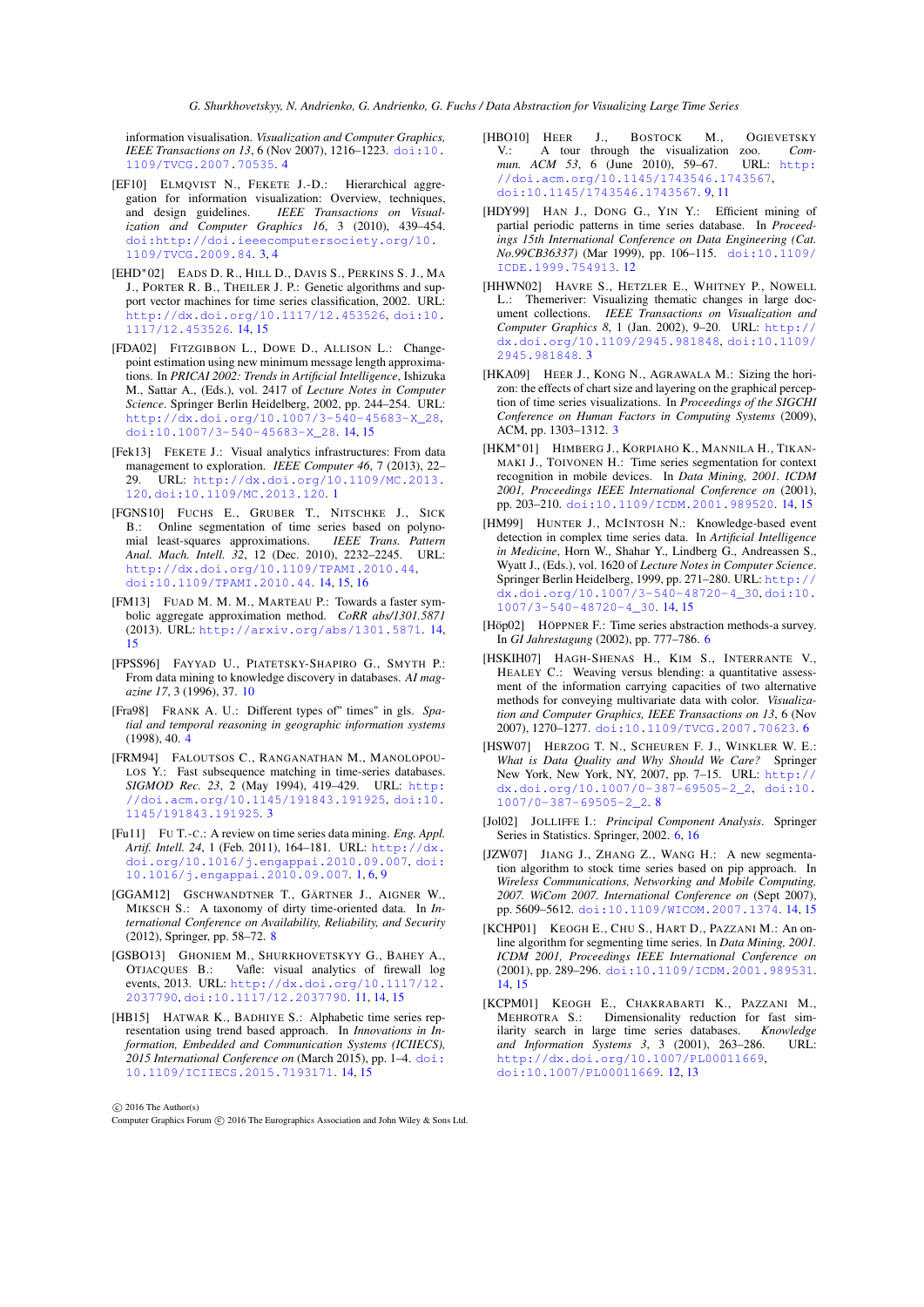- <span id="page-20-0"></span>[Kei02] KEIM D. A.: Information visualization and visual data mining. *IEEE Transactions on Visualization and Computer Graphics 8*, 1 (Jan. 2002), 1–8. URL: [http://](http://dx.doi.org/10.1109/2945.981847) [dx.doi.org/10.1109/2945.981847](http://dx.doi.org/10.1109/2945.981847), [doi:10.1109/](http://dx.doi.org/10.1109/2945.981847) [2945.981847](http://dx.doi.org/10.1109/2945.981847). [1,](#page-1-0) [3](#page-3-0)
- <span id="page-20-22"></span>[KGP01] KALPAKIS K., GADA D., PUTTAGUNTA V.: Distance measures for effective clustering of arima time-series. In *Data Mining, 2001. ICDM 2001, Proceedings IEEE International Conference on* (2001), pp. 273–280. [doi:10.1109/](http://dx.doi.org/10.1109/ICDM.2001.989529) [ICDM.2001.989529](http://dx.doi.org/10.1109/ICDM.2001.989529). [14,](#page-14-1) [15](#page-15-1)
- <span id="page-20-7"></span>[KGZ∗12] KUHNE L., GIESEN J., ZHANG Z., H<sup>A</sup> S., MUELLER K.: A data-driven approach to hue-preserving color-blending. *Visualization and Computer Graphics, IEEE Transactions on 18*, 12 (Dec 2012), 2122–2129. [doi:10.1109/TVCG.2012.](http://dx.doi.org/10.1109/TVCG.2012.186) [186](http://dx.doi.org/10.1109/TVCG.2012.186). [6](#page-6-1)
- <span id="page-20-10"></span>[KHP∗11] KANDEL S., HEER J., PLAISANT C., KENNEDY J., VAN HAM F., RICHE N. H., WEAVER C., LEE B., BRODBECK D., BUONO P.: Research directions in data wrangling: Visuatizations and transformations for usable and credible data. *Information Visualization 10*, 4 (Oct. 2011), 271–288. URL: [http://](http://dx.doi.org/10.1177/1473871611415994) [dx.doi.org/10.1177/1473871611415994](http://dx.doi.org/10.1177/1473871611415994), [doi:10.](http://dx.doi.org/10.1177/1473871611415994) [1177/1473871611415994](http://dx.doi.org/10.1177/1473871611415994). [6,](#page-6-1) [8](#page-8-0)
- <span id="page-20-17"></span>[KJF97] KORN F., JAGADISH H. V., FALOUTSOS C.: Efficiently supporting ad hoc queries in large datasets of time sequences. *SIGMOD Rec. 26*, 2 (June 1997), 289–300. URL: [http:](http://doi.acm.org/10.1145/253262.253332) [//doi.acm.org/10.1145/253262.253332](http://doi.acm.org/10.1145/253262.253332), [doi:10.](http://dx.doi.org/10.1145/253262.253332) [1145/253262.253332](http://dx.doi.org/10.1145/253262.253332). [12,](#page-12-0) [14,](#page-14-1) [15](#page-15-1)
- <span id="page-20-15"></span>[KK03] KEOGH E., KASETTY S.: On the need for time series data mining benchmarks: a survey and empirical demonstration. *Data Mining and knowledge discovery 7*, 4 (2003), 349–371. [11](#page-11-1)
- <span id="page-20-14"></span>[Kle15] KLEIST C.: Time series data mining methods - a review, 2015. URL: [http://edoc.hu-berlin.de/docviews/](http://edoc.hu-berlin.de/docviews/abstract.php?id=41733) [abstract.php?id=41733](http://edoc.hu-berlin.de/docviews/abstract.php?id=41733). [10](#page-10-0)
- <span id="page-20-2"></span>[KLS00] KREUSELER M., LOPEZ N., SCHUMANN H.: A scalable framework for information visualization. In *Proceedings of the IEEE Symposium on Information Vizualization 2000* (Washington, DC, USA, 2000), INFOVIS '00, IEEE Computer Society, pp. 27–. URL: [http://dl.acm.org/citation.cfm?](http://dl.acm.org/citation.cfm?id=857190.857688) [id=857190.857688](http://dl.acm.org/citation.cfm?id=857190.857688). [3](#page-3-0)
- <span id="page-20-1"></span>[KMS∗08] KEIM D. A., MANSMANN F., SCHNEIDEWIND J., THOMAS J., ZIEGLER H.: Springer-Verlag, Berlin, Heidelberg, 2008, ch. Visual Analytics: Scope and Challenges, pp. 76–90. URL: [http:](http://dx.doi.org/10.1007/978-3-540-71080-6_6) [//dx.doi.org/10.1007/978-3-540-71080-6\\_6](http://dx.doi.org/10.1007/978-3-540-71080-6_6), [doi:10.1007/978-3-540-71080-6\\_6](http://dx.doi.org/10.1007/978-3-540-71080-6_6). [2,](#page-2-1) [3](#page-3-0)
- <span id="page-20-21"></span>[KP98] KEOGH E. J., PAZZANI M. J.: An enhanced representation of time series which allows fast and accurate classification, clustering and relevance feedback. In *Proceedings of the Fourth International Conference on Knowledge Discovery and Data Mining (KDD-98), New York City, New York, USA, August 27-31, 1998* (1998), pp. 239–243. URL: [http://www.aaai.](http://www.aaai.org/Library/KDD/1998/kdd98-041.php) [org/Library/KDD/1998/kdd98-041.php](http://www.aaai.org/Library/KDD/1998/kdd98-041.php). [14,](#page-14-1) [15](#page-15-1)
- <span id="page-20-18"></span>[KP00] KEOGH E., PAZZANI M.: A simple dimensionality reduction technique for fast similarity search in large time series databases. In *Knowledge Discovery and Data Mining. Current Issues and New Applications*, Terano T., Liu H., Chen A., (Eds.), vol. 1805 of *Lecture Notes in Computer Science*. Springer Berlin Heidelberg, 2000, pp. 122–133. URL: [http://](http://dx.doi.org/10.1007/3-540-45571-X_14) [dx.doi.org/10.1007/3-540-45571-X\\_14](http://dx.doi.org/10.1007/3-540-45571-X_14), [doi:10.](http://dx.doi.org/10.1007/3-540-45571-X_14) [1007/3-540-45571-X\\_14](http://dx.doi.org/10.1007/3-540-45571-X_14). [13,](#page-13-4) [14,](#page-14-1) [15,](#page-15-1) [16](#page-16-1)
- <span id="page-20-3"></span>[LKL05] LIN J., KEOGH E., LONARDI S.: Visualizing and discovering non-trivial patterns in large time series databases. *Information Visualization 4*, 2 (July 2005), 61–82. URL: [http:](http://dx.doi.org/10.1057/palgrave.ivs.9500089)

[//dx.doi.org/10.1057/palgrave.ivs.9500089](http://dx.doi.org/10.1057/palgrave.ivs.9500089), [doi:10.1057/palgrave.ivs.9500089](http://dx.doi.org/10.1057/palgrave.ivs.9500089). [3](#page-3-0)

- <span id="page-20-8"></span>[LKLC03] LIN J., KEOGH E., LONARDI S., CHIU B.: A symbolic representation of time series, with implications for streaming algorithms. In *Proceedings of the 8th ACM SIGMOD Workshop on Research Issues in Data Mining and Knowledge Discovery* (New York, NY, USA, 2003), DMKD '03, ACM, pp. 2– 11. URL: [http://doi.acm.org/10.1145/882082.](http://doi.acm.org/10.1145/882082.882086) [882086](http://doi.acm.org/10.1145/882082.882086), [doi:10.1145/882082.882086](http://dx.doi.org/10.1145/882082.882086). [6,](#page-6-1) [7,](#page-7-1) [9,](#page-9-0) [12,](#page-12-0) [14,](#page-14-1) [15](#page-15-1)
- <span id="page-20-4"></span>[LMW∗15] LIU S., MALJOVEC D., WANG B., BREMER P.-T., PASCUCCI V.: Visualizing high-dimensional data: Advances in the past decade. In *Proc. Eurographics Conf. Visualization* (2015), pp. 20151115–127. [5](#page-5-1)
- <span id="page-20-24"></span>[LP11] LI L., PRAKASH B. A.: Time series clustering: Complex is simpler! In *Proceedings of the 28th International Conference on Machine Learning (ICML-11)* (2011), pp. 185–192. [16](#page-16-1)
- <span id="page-20-12"></span>[LRKC10] LEE B., RICHE N. H., KARLSON A. K., CARPEN-DALE S.: Sparkclouds: Visualizing trends in tag clouds. *IEEE Transactions on Visualization and Computer Graphics 16*, 6 (Nov. 2010), 1182–1189. [9](#page-9-0)
- <span id="page-20-20"></span>[LSK06] LKHAGVA B., SUZUKI Y., KAWAGOE K.: New time series data representation ESAX for financial applications. In *Proceedings of the 22nd International Conference on Data Engineering Workshops, ICDE 2006, 3-7 April 2006, Atlanta, GA, USA* (2006), p. 115. URL: <http://dx.doi.org/10.1109/ICDEW.2006.99>, [doi:10.1109/ICDEW.2006.99](http://dx.doi.org/10.1109/ICDEW.2006.99). [14,](#page-14-1) [15](#page-15-1)
- <span id="page-20-19"></span>[LSL∗00] LAVRENKO V., SCHMILL M., LAWRIE D., OGILVIE P., JENSEN D., ALLAN J.: Mining of concurrent text and time series. In *IN PROCEEDINGS OF THE 6 TH ACM SIGKDD INT'L CONFERENCE ON KNOWLEDGE DISCOVERY AND DATA MINING WORKSHOP ON TEXT MINING* (2000), pp. 37– 44. [14,](#page-14-1) [15](#page-15-1)
- <span id="page-20-5"></span>[MA14] MIKSCH S., AIGNER W.: A matter of time: Applying a data–users–tasks design triangle to visual analytics of timeoriented data. *Computers & Graphics 38* (2014), 286–290. [5,](#page-5-1) [6,](#page-6-1) [7,](#page-7-1) [8,](#page-8-0) [10](#page-10-0)
- <span id="page-20-6"></span>[MMKN08] MCLACHLAN P., MUNZNER T., KOUTSOFIOS E., NORTH S.: Liverac: Interactive visual exploration of system management time-series data. In *Proceedings of the SIGCHI Conference on Human Factors in Computing Systems* (New York, NY, USA, 2008), CHI '08, ACM, pp. 1483–1492. URL: <http://doi.acm.org/10.1145/1357054.1357286>, [doi:10.1145/1357054.1357286](http://dx.doi.org/10.1145/1357054.1357286). [5](#page-5-1)
- <span id="page-20-13"></span>[Moe06] MOERCHEN F.: *Time series knowledge mining*. Görich & Weiershäuser, 2006. [9](#page-9-0)
- <span id="page-20-9"></span>[MS09] MOSKOVITCH R., SHAHAR Y.: Medical temporalknowledge discovery via temporal abstraction. *AMIA annual symposium proceedings 2009* (2009), 452. [6](#page-6-1)
- <span id="page-20-11"></span>[Mül91] MÜLLER U. A.: Specially weighted moving averages with repeated application of the EMA operator. *Technical report UAM* (1991), 10–14. [8](#page-8-0)
- <span id="page-20-23"></span>[MWLF05] MEGALOOIKONOMOU V., WANG Q., LI G., FALOUTSOS C.: A multiresolution symbolic representation of time series. In *Proceedings of the 21st International Conference on Data Engineering* (Washington, DC, USA, 2005), ICDE '05, IEEE Computer Society, pp. 668–679. URL: <http://dx.doi.org/10.1109/ICDE.2005.10>, [doi:](http://dx.doi.org/10.1109/ICDE.2005.10) [10.1109/ICDE.2005.10](http://dx.doi.org/10.1109/ICDE.2005.10). [14,](#page-14-1) [15](#page-15-1)
- <span id="page-20-16"></span>[NJW02] NG A. Y., JORDAN M. I., WEISS Y.: On spectral clustering: Analysis and an algorithm. In *Advances in Neural Infor-*

 $\circled{c}$  2016 The Author(s) Computer Graphics Forum  $\odot$  2016 The Eurographics Association and John Wiley & Sons Ltd.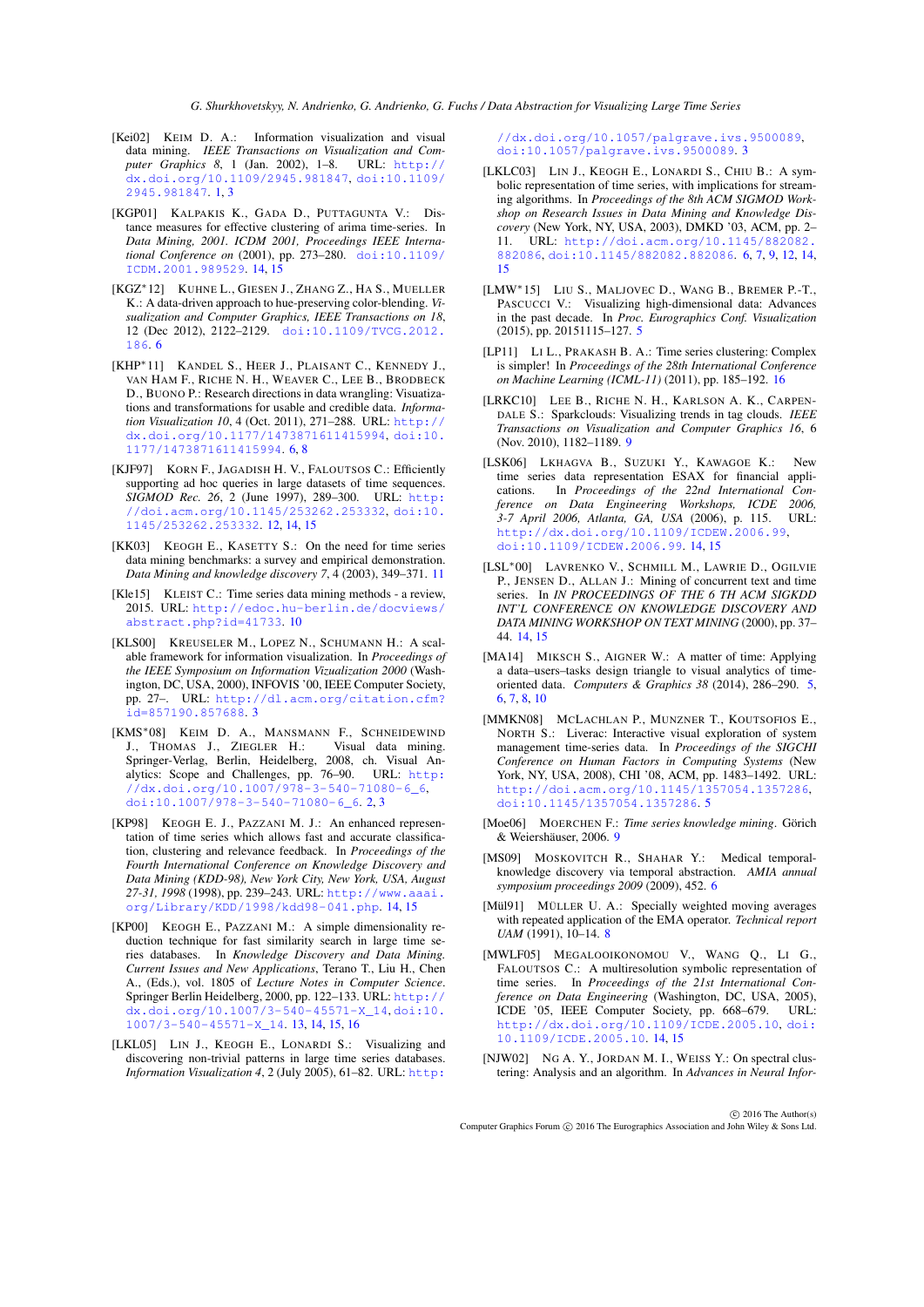*mation Processing Systems 14*, Dietterich T., Becker S., Ghahramani Z., (Eds.). MIT Press, 2002, pp. 849–856. [11](#page-11-1)

- <span id="page-21-22"></span>[PKC01] PARK S., KIM S.-W., CHU W. W.: Segment-based approach for subsequence searches in sequence databases. In *Proceedings of the 2001 ACM Symposium on Applied Computing* (New York, NY, USA, 2001), SAC '01, ACM, pp. 248– 252. URL: http://doi.acm.org/10.1145/3 [372334](http://doi.acm.org/10.1145/372202.372334), [doi:10.1145/372202.372334](http://dx.doi.org/10.1145/372202.372334). [14,](#page-14-1) [15](#page-15-1)
- <span id="page-21-21"></span>[RAA11] RASHEED F., ALSHALALFA M., ALHAJJ R.: Efficient periodicity mining in time series databases using suffix trees. *IEEE Transactions on Knowledge and Data Engineering 23*, 1 (Jan 2011), 79–94. [doi:10.1109/TKDE.2010.76](http://dx.doi.org/10.1109/TKDE.2010.76). [12](#page-12-0)
- <span id="page-21-12"></span>[RS02] RODDICK J. F., SPILIOPOULOU M.: A survey of temporal knowledge discovery paradigms and methods. *IEEE Trans. on Knowl. and Data Eng. 14*, 4 (July 2002), 750–767. URL: [http:](http://dx.doi.org/10.1109/TKDE.2002.1019212) [//dx.doi.org/10.1109/TKDE.2002.1019212](http://dx.doi.org/10.1109/TKDE.2002.1019212), [doi:](http://dx.doi.org/10.1109/TKDE.2002.1019212) [10.1109/TKDE.2002.1019212](http://dx.doi.org/10.1109/TKDE.2002.1019212). [6](#page-6-1)
- <span id="page-21-16"></span>[SBvLK09] SCHRECK T., BERNARD J., VON LANDESBERGER T., KOHLHAMMER J.: Visual cluster analysis of trajectory data with interactive kohonen maps. *Information Visualization 8*, 1 (2009), 14–29. URL: [http://dx.doi.org/10.1057/](http://dx.doi.org/10.1057/ivs.2008.29) [ivs.2008.29](http://dx.doi.org/10.1057/ivs.2008.29), [doi:10.1057/ivs.2008.29](http://dx.doi.org/10.1057/ivs.2008.29). [9](#page-9-0)
- <span id="page-21-14"></span>[SGBBT06] SHAHAR Y., GOREN-BAR D., BOAZ D., TAHAN G.: Distributed, intelligent, interactive visualization and exploration of time-oriented clinical data and their abstractions. *Artificial Intelligence in Medicine 38*, 2 (2006), 115 – 135. Temporal Representation and Reasoning in Medicine. URL: [http://www.sciencedirect.com/science/](http://www.sciencedirect.com/science/article/pii/S0933365705000771) [article/pii/S0933365705000771](http://www.sciencedirect.com/science/article/pii/S0933365705000771), [doi:http:](http://dx.doi.org/http://dx.doi.org/10.1016/j.artmed.2005.03.001) [//dx.doi.org/10.1016/j.artmed.2005.03.001](http://dx.doi.org/http://dx.doi.org/10.1016/j.artmed.2005.03.001). [6](#page-6-1)
- <span id="page-21-6"></span>[Sha97a] SHAHAR Y.: A framework for knowledge-based temporal abstraction. *Artificial Intelligence 90*, 1–2 (1997), 79 – 133. URL: [http://www.sciencedirect.com/science/](http://www.sciencedirect.com/science/article/pii/S0004370296000252) [article/pii/S0004370296000252](http://www.sciencedirect.com/science/article/pii/S0004370296000252), [doi:http:](http://dx.doi.org/http://dx.doi.org/10.1016/S0004-3702(96)00025-2) [//dx.doi.org/10.1016/S0004-3702\(96\)00025-2](http://dx.doi.org/http://dx.doi.org/10.1016/S0004-3702(96)00025-2). [3,](#page-3-0) [12,](#page-12-0) [14,](#page-14-1) [15](#page-15-1)
- <span id="page-21-24"></span>[Sha97b] SHAHAR Y.: A framework for knowledge-based temporal abstraction. *Artificial Intelligence 90*, 1–2 (1997), 79 – 133. URL: [http://www.sciencedirect.com/science/](http://www.sciencedirect.com/science/article/pii/S0004370296000252) [article/pii/S0004370296000252](http://www.sciencedirect.com/science/article/pii/S0004370296000252), [doi:http:](http://dx.doi.org/http://dx.doi.org/10.1016/S0004-3702(96)00025-2) [//dx.doi.org/10.1016/S0004-3702\(96\)00025-2](http://dx.doi.org/http://dx.doi.org/10.1016/S0004-3702(96)00025-2). [14,](#page-14-1) [15](#page-15-1)
- <span id="page-21-2"></span>[Shn96] SHNEIDERMAN B.: The eyes have it: A task by data type taxonomy for information visualizations. In *Proceedings of the 1996 IEEE Symposium on Visual Languages* (Washington, DC, USA, 1996), VL '96, IEEE Computer Society, pp. 336–. URL: [http://dl.acm.org/citation.cfm?](http://dl.acm.org/citation.cfm?id=832277.834354) [id=832277.834354](http://dl.acm.org/citation.cfm?id=832277.834354). [2,](#page-2-1) [9](#page-9-0)
- <span id="page-21-0"></span>[SK13] SCHULTZ T., KINDLMANN G.: Open-box spectral clustering: Applications to medical image analysis. *IEEE Trans. on Visualization and Computer Graphics 19*, 12 (Dec. 2013). Accepted for publication. [1](#page-1-0)
- <span id="page-21-15"></span>[SLW97] STRONG D. M., LEE Y. W., WANG R. Y.: Data quality in context. *Communications of the ACM 40*, 5 (1997), 103–110. [8](#page-8-0)
- <span id="page-21-20"></span>[SM96] SHAHAR Y., MUSEN M. A.: Knowledge-based temporal abstraction in clinical domains. *Artificial intelligence in medicine 8*, 3 (1996), 267–298. [12](#page-12-0)
- <span id="page-21-11"></span>[SM07] STACEY M., MCGREGOR C.: Temporal abstraction in intelligent clinical data analysis: A survey. *Artificial Intelligence in Medicine 39, 1 (2007), 1 – 24.* [http://www.sciencedirect.com/science/](http://www.sciencedirect.com/science/article/pii/S0933365706001345)<br>article/pii/S0933365706001345. doi:http: [article/pii/S0933365706001345](http://www.sciencedirect.com/science/article/pii/S0933365706001345), [//dx.doi.org/10.1016/j.artmed.2006.08.002](http://dx.doi.org/http://dx.doi.org/10.1016/j.artmed.2006.08.002). [6](#page-6-1)
- $\odot$  2016 The Author(s)

Computer Graphics Forum  $\odot$  2016 The Eurographics Association and John Wiley & Sons Ltd.

- <span id="page-21-18"></span>[Smy97] SMYTH P.: Clustering sequences with hidden markov models. In *Advances in Neural Information Processing Systems* (1997), MIT Press, pp. 648–654. [12,](#page-12-0) [14,](#page-14-1) [15](#page-15-1)
- <span id="page-21-19"></span>[Sta09] STACEY M. R.: *A Framework for Multi-dimensional Online Temporal Abstraction*. University of Western Sydney, 2009. [12](#page-12-0)
- <span id="page-21-8"></span>[Tom11] TOMINSKI C.: Event-based concepts for user-driven visualization. *Information Visualization 10*, 1 (2011), 65– 81. URL: [http://dx.doi.org/10.1057/ivs.2009.](http://dx.doi.org/10.1057/ivs.2009.32) [32](http://dx.doi.org/10.1057/ivs.2009.32), [doi:10.1057/ivs.2009.32](http://dx.doi.org/10.1057/ivs.2009.32). [5,](#page-5-1) [10](#page-10-0)
- <span id="page-21-7"></span>[Tor52] TORGERSON W.: Multidimensional scaling: I. theory and method. *Psychometrika 17*, 4 (1952), 401–419. URL: <http://dx.doi.org/10.1007/BF02288916>, [doi:10.1007/BF02288916](http://dx.doi.org/10.1007/BF02288916). [3](#page-3-0)
- <span id="page-21-3"></span>[Tuf86] TUFTE E. R.: *The Visual Display of Quantitative Information*. Graphics Press, Cheshire, CT, USA, 1986. [2](#page-2-1)
- <span id="page-21-1"></span>[vdEHBvW16] VAN DEN ELZEN S., HOLTEN D., BLAAS J., VAN WIJK J. J.: Reducing snapshots to points: A visual analytics approach to dynamic network exploration. *IEEE transactions on visualization and computer graphics 22*, 1 (2016), 1–10. [2](#page-2-1)
- <span id="page-21-17"></span>[vLBR∗16] VON LANDESBERGER T., BRODKORB F., ROSKOSCH P., ANDRIENKO N., ANDRIENKO G., KER-REN A.: Mobilitygraphs: Visual analysis of mass mobility dynamics via spatio-temporal graphs and clustering. *IEEE Transactions on Visualization and Computer Graphics 22*, 1 (Jan 2016), 11–20. [9](#page-9-0)
- <span id="page-21-13"></span>[VSP∗07] VERDUIJN M., SACCHI L., PEEK N., BELLAZZI R., DE JONGE E., DE MOL B. A.: Temporal abstraction for feature extraction: A comparative case study in prediction from intensive care monitoring data. Artifiprediction from intensive care monitoring data. *cial Intelligence in Medicine 41*, 1 (2007), 1 – 12. URL: [http://www.sciencedirect.com/science/](http://www.sciencedirect.com/science/article/pii/S093336570700070X) [article/pii/S093336570700070X](http://www.sciencedirect.com/science/article/pii/S093336570700070X), [doi:http:](http://dx.doi.org/http://dx.doi.org/10.1016/j.artmed.2007.06.003) [//dx.doi.org/10.1016/j.artmed.2007.06.003](http://dx.doi.org/http://dx.doi.org/10.1016/j.artmed.2007.06.003). [6,](#page-6-1) [12,](#page-12-0) [14,](#page-14-1) [15](#page-15-1)
- <span id="page-21-4"></span>[VWVS99] VAN WIJK J. J., VAN SELOW E. R.: Cluster and calendar based visualization of time series data. In *Proceedings of the 1999 IEEE Symposium on Information Visualization* (Washington, DC, USA, 1999), INFOVIS '99, IEEE Computer Society, pp. 4–. URL: [http://dl.acm.org/citation.cfm?id=](http://dl.acm.org/citation.cfm?id=857189.857665) [857189.857665](http://dl.acm.org/citation.cfm?id=857189.857665). [3,](#page-3-0) [9](#page-9-0)
- <span id="page-21-5"></span>[WAM01] WEBER M., ALEXA M., MÜLLER W.: Visualizing time-series on spirals. In *Proceedings of the IEEE Symposium on Information Visualization 2001 (INFOVIS'01)* (Washington, DC, USA, 2001), INFOVIS '01, IEEE Computer Society, pp. 7–. URL: [http://dl.acm.org/citation.cfm?id=](http://dl.acm.org/citation.cfm?id=580582.857719) [580582.857719](http://dl.acm.org/citation.cfm?id=580582.857719). [3](#page-3-0)
- <span id="page-21-9"></span>[WL05] WARREN LIAO T.: Clustering of time series data-a survey. *Pattern Recogn. 38*, 11 (Nov. 2005), 1857–1874. URL: [http://dx.doi.org/10.1016/j.patcog.2005.01.](http://dx.doi.org/10.1016/j.patcog.2005.01.025) [025](http://dx.doi.org/10.1016/j.patcog.2005.01.025), [doi:10.1016/j.patcog.2005.01.025](http://dx.doi.org/10.1016/j.patcog.2005.01.025). [6](#page-6-1)
- <span id="page-21-10"></span>[WMD∗13] WANG X., MUEEN A., DING H., TRAJCEVSKI G., SCHEUERMANN P., KEOGH E.: Experimental comparison of representation methods and distance measures for time series data. *Data Mining and Knowledge Discovery 26*, 2 (2013), 275– 309. [6,](#page-6-1) [12,](#page-12-0) [13](#page-13-4)
- <span id="page-21-23"></span>[WSH05] WANG X., SMITH K., HYNDMAN R.: Dimension reduction for clustering time series using global characteristics. In *Computational Science – ICCS 2005*, Sunderam V., van Albada G., Sloot P., Dongarra J., (Eds.), vol. 3516 of *Lecture Notes in Computer Science*. Springer Berlin Heidelberg, 2005, pp. 792– 795. URL: [http://dx.doi.org/10.1007/11428862\\_](http://dx.doi.org/10.1007/11428862_108) [108](http://dx.doi.org/10.1007/11428862_108), [doi:10.1007/11428862\\_108](http://dx.doi.org/10.1007/11428862_108). [14,](#page-14-1) [15](#page-15-1)